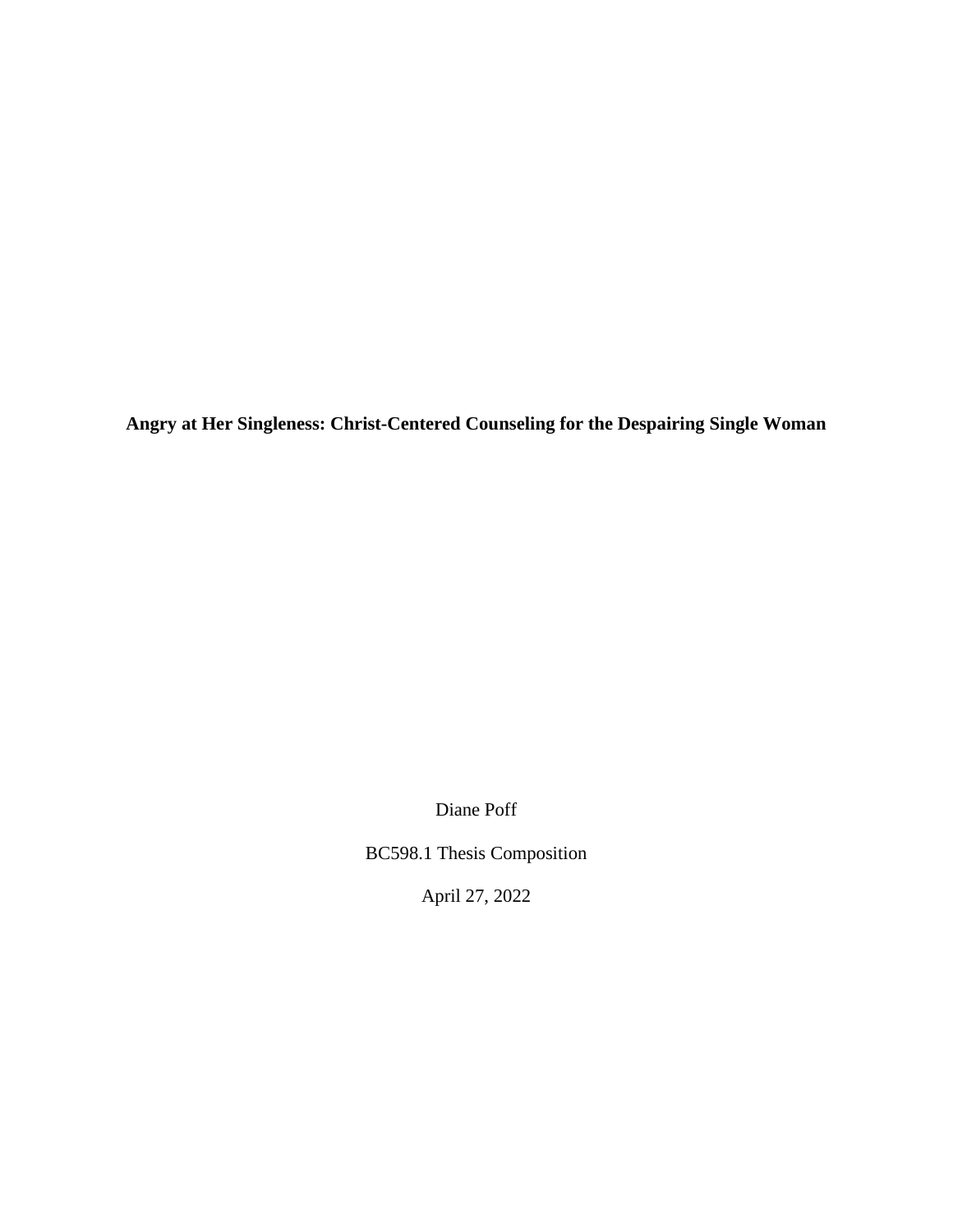# **Contents**

| Abstract<br>iv                                      |                                                                          |                |
|-----------------------------------------------------|--------------------------------------------------------------------------|----------------|
| I.                                                  | Introduction                                                             | 1              |
|                                                     | A. Topic                                                                 | 1              |
|                                                     | B. Purpose                                                               | $\bf{l}$       |
|                                                     | C. Definition of terms                                                   | $\overline{2}$ |
|                                                     | D. Audience and scope                                                    | 3              |
|                                                     | E. Research methodology                                                  | 3              |
|                                                     | II. Definition of the Counseling Problem                                 | 3              |
|                                                     | A. Unrighteous anger/anger of man                                        | 3              |
|                                                     | B. Righteous anger/anger of God                                          | 4              |
|                                                     | C. Secular definitions of singlehood issues                              | 5              |
|                                                     | D. Biblical definitions of singlehood issues                             | 8              |
|                                                     | E. Self-control                                                          | 14             |
| III. Research: Secular Observations of Anger in Man |                                                                          | 15             |
|                                                     | A. Physical effects                                                      | 15             |
|                                                     | <b>B.</b> Relational effects                                             | 15             |
|                                                     | C. Emotional effects                                                     | 16             |
|                                                     | D. Secular strategies offered to help                                    | 16             |
|                                                     | IV. Exegesis of Selected Core Passages                                   | 17             |
|                                                     | A. Be angry and do not sin: Psalm 4:4 and Ephesians 4:26                 | 17             |
|                                                     | B. Command to put away anger: Gal. 5:19-20, Eph. 4:31, Col. 3:8          | 18             |
|                                                     | C. Command to be slow to anger: Prov. 14:29; 15:1, *; 19:11, Eccles. 7:9 | 18             |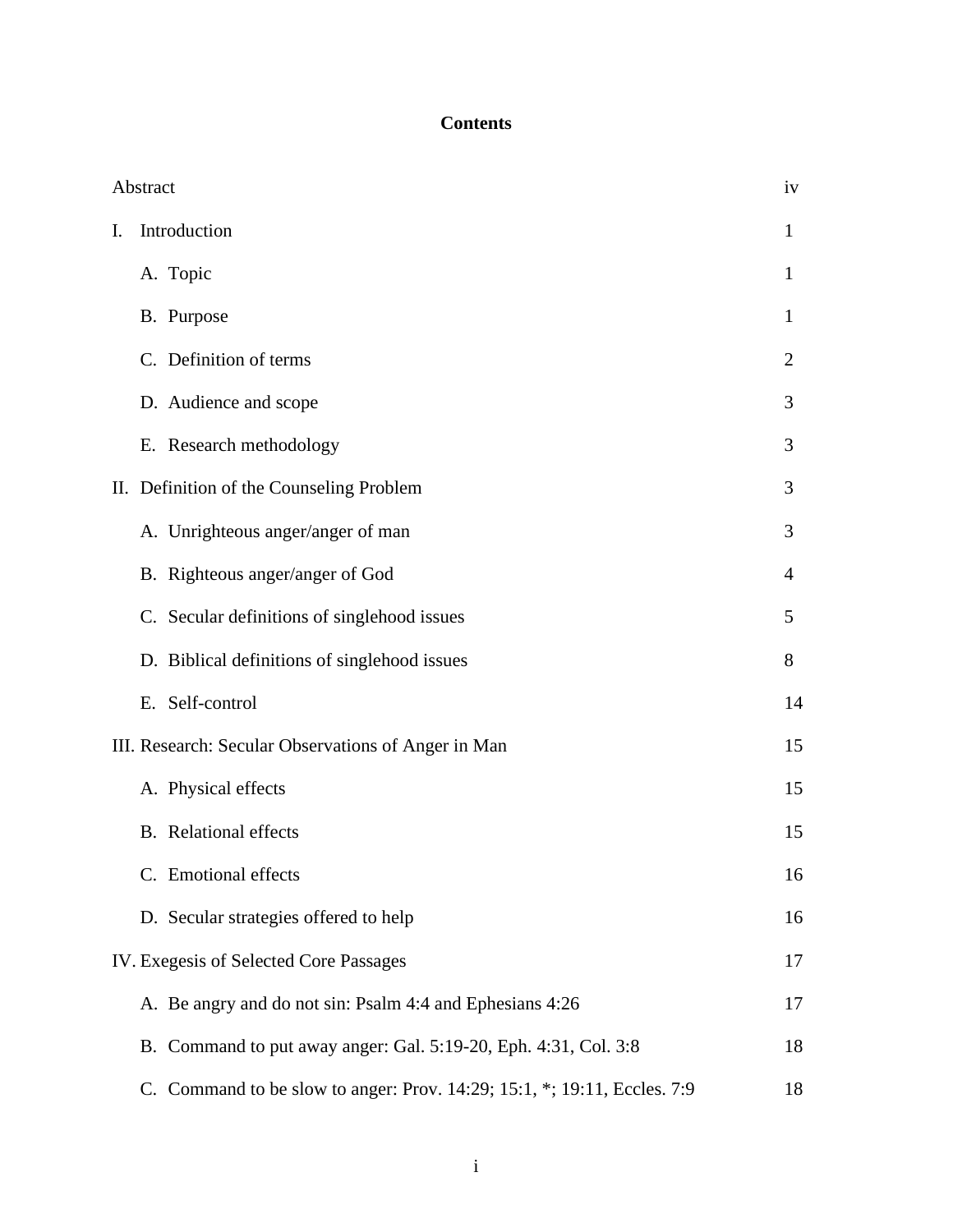|                         |    | D. Strategy to love enemies: 2 Timothy 2:24-26                                            | 18 |  |
|-------------------------|----|-------------------------------------------------------------------------------------------|----|--|
|                         |    | V. Biblical and Theological Considerations in Counseling the Angry Single Woman           | 19 |  |
|                         |    | A. View of sovereignty of God over her marital status                                     | 19 |  |
|                         |    | B. Gospel understanding of her rebellion and blindness to God's Ways                      | 20 |  |
|                         |    | C. View of Call of Discipleship to Relinquish Absolute Control of Her Life                | 21 |  |
|                         |    | D. View of God's goodness towards her as abundant, not stingy                             | 21 |  |
|                         | Е. | View of evil: rebelling and its rotten fruit                                              | 21 |  |
|                         |    | F. View of self                                                                           | 23 |  |
|                         |    | G. View of biblical hope: waiting as part of sanctification                               | 24 |  |
|                         |    | H. View of rest: true contentment and life                                                | 25 |  |
| VI. The Counseling Plan |    |                                                                                           |    |  |
|                         |    | A. Share and/or review the gospel elements                                                | 25 |  |
|                         |    | B. Discover the driving unmet desires and misplaced hope                                  | 26 |  |
|                         |    | C. Identify hope in God as savior and desire of the soul                                  | 27 |  |
|                         |    | D. Identify God as comforter and our strength                                             | 27 |  |
|                         |    | E. Exhibit compassion, relate to the suffering                                            | 27 |  |
|                         |    | F. Point to the solution found in Christ and His church                                   | 28 |  |
|                         |    | G. Homework to practice new way of thinking, behaving                                     | 29 |  |
| VII.                    |    | Conclusion                                                                                | 29 |  |
|                         |    | A. The secular counsel may appear good                                                    | 29 |  |
|                         |    | B. Worldly counsel puts the counselee at the center of their own life                     | 30 |  |
|                         |    | C. Biblical counsel aims to restore the believer's ways and thinking to Christ's ways and |    |  |
|                         |    | purposes                                                                                  | 31 |  |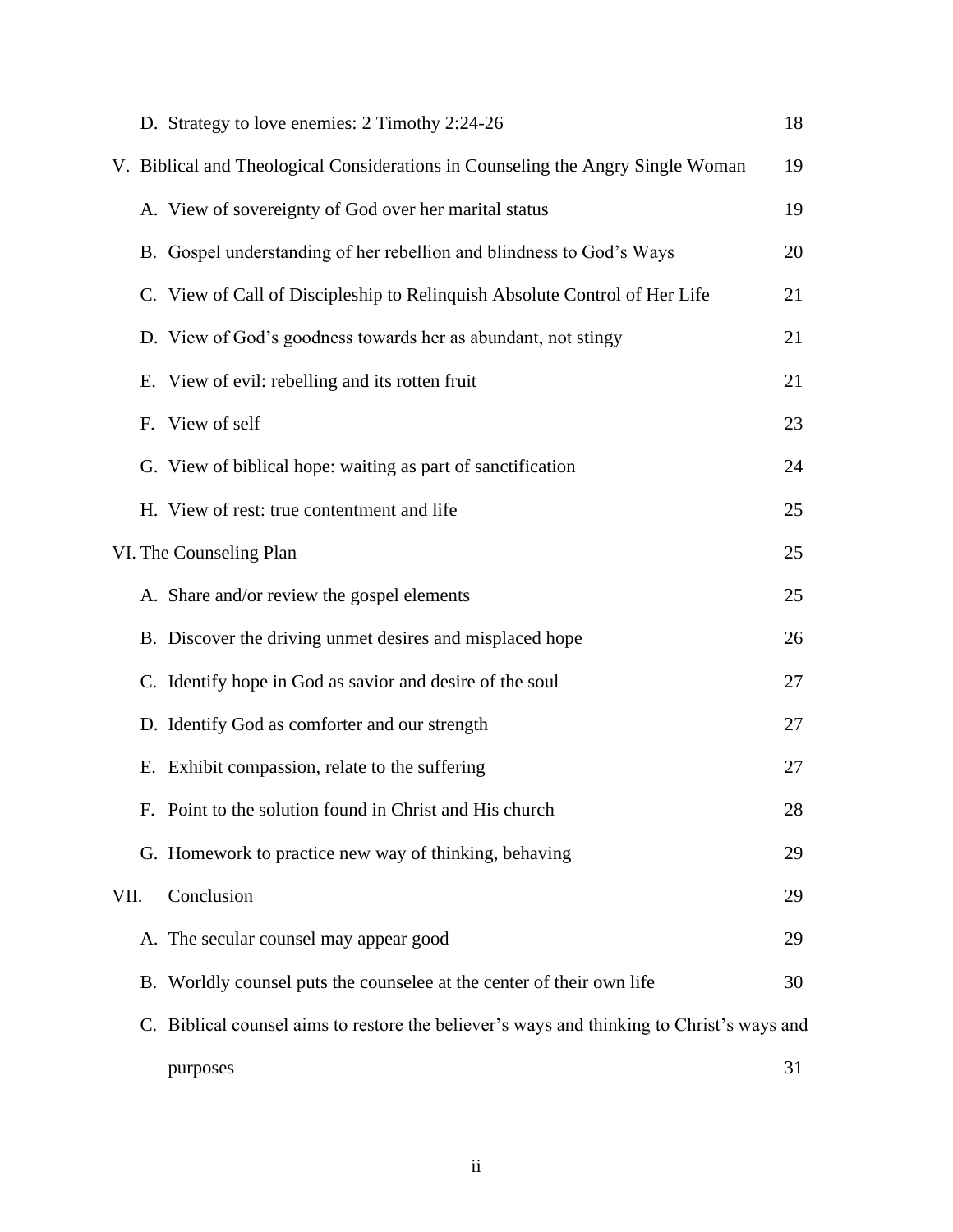| D. Biblical counsel is the only counsel that leads to redeemed humanity |  |
|-------------------------------------------------------------------------|--|
| E. Singles and the church                                               |  |
| Bibliography                                                            |  |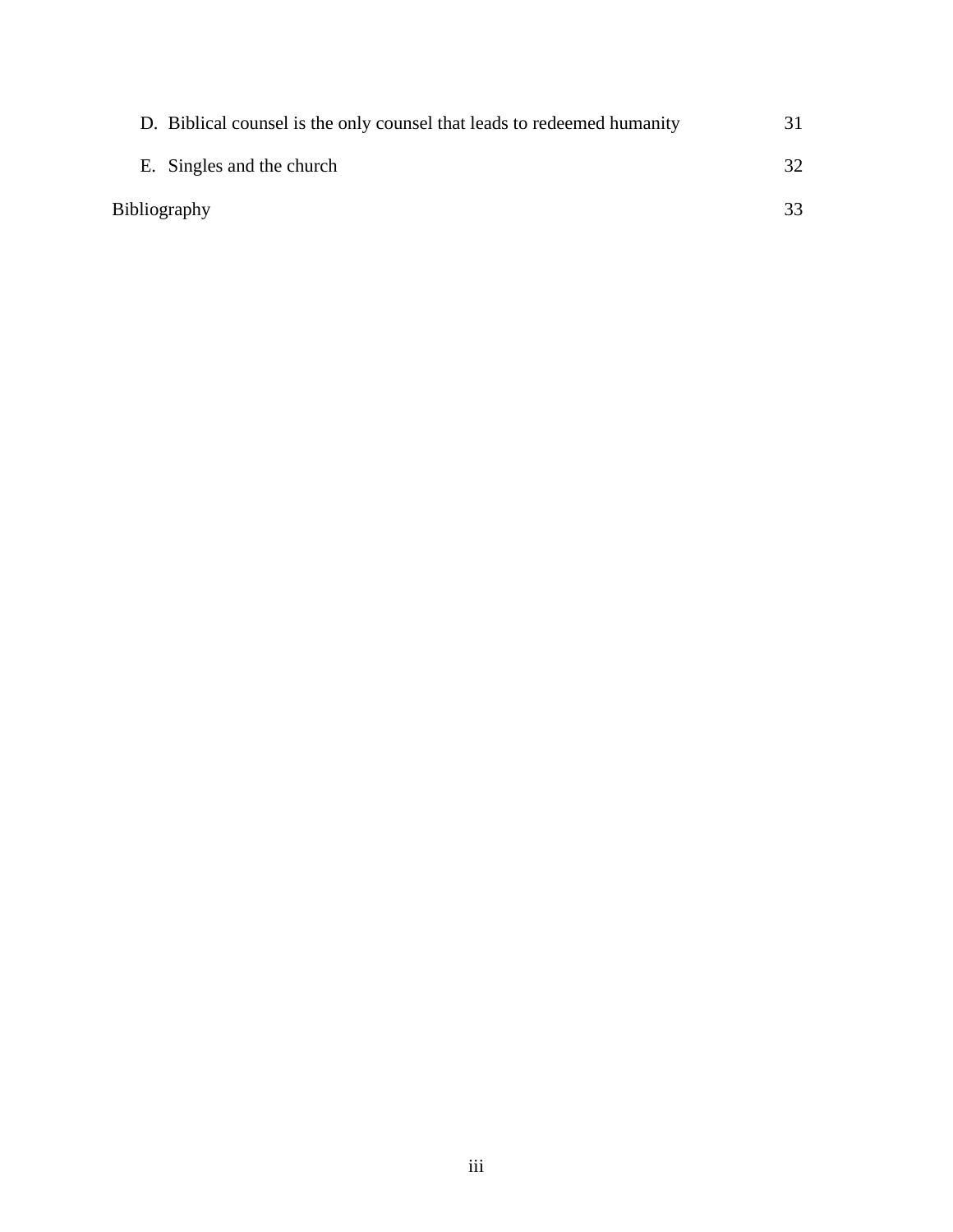# **Abstract**

| Title:   | Angry at Her Singleness: Christ-Centered Counseling for the Despairing Single<br>Woman |
|----------|----------------------------------------------------------------------------------------|
| Author:  | Diane Poff                                                                             |
| Degree:  | Master of Arts in Biblical Counseling                                                  |
| Date:    | April 27, 2022                                                                         |
| Advisor: | Dr. Stuart Scott                                                                       |

This research project is designed for the biblical counselor who is counseling a woman angry about her singleness. Many times, the person does not recognize her own anger because it is justified in her eyes and does not necessarily show itself in physical aggression. However, sinful anger may be evidenced by such problems as despondency, despair, heaviness, sadness, discontentment, lack of confidence, shyness, or relational aggressiveness, bossiness, physical symptoms, stubborn rebellion, etc. But the ruling, unmet desire which is producing the angry response, needs to be identified and corrected. The counselor needs to be convinced of the beauty and joy of the Savior and living sacrificially for Him in order to help the counselee do so as well. I am beginning this project with the unashamed profession of the Gospel of Jesus Christ as being powerful for salvation, sanctification, and glorification. The biblical view of God, man, sin, Jesus, and the Holy Spirit's work in the believer are all starting points for developing a counseling approach, methodology, and solution to the problem of sinful anger in the heart and mind of the discouraged single woman. Because of this Gospel-centered approach to the problem of her anger, this project surpasses the goals and purposes of secular anger management classes and other secular solutions to anger, despondency, etc. This project is my hope of reigniting the power of the Gospel in the hands of the church to minister to its single women, many of whom suffer with sinful anger on a daily basis. This anger might be displayed in superiority attitudes, or inferiority attitudes. It may be displayed as envy towards others and failure to rejoice with their given marital status. The angry single may isolate from many church events, believing she has no place among the marrieds and child-rearing women of the church. She may thus fail to develop her gifts and not use them for the good of the body, thereby also forfeiting her own joy in giving. She may harbor resentment and bitterness. She may frown, worry, become despondent and even despair as she continues to interpret her singleness as undesirable. She may struggle physically with digestive issues or fatigue as a result of continual despairing, worrying, etc. She may turn to excesses for comfort such as over-exercising, over-eating, or over-involvement in activities. She may become sexually active outside of marriage, or indiscriminate in marrying.

In order to help biblical counselors and the church to minister to women who are struggling with being single, I will be searching the writings of biblical counselors and biblical scholars on the topics of anger, womanhood, and singleness. I will look at the empirical evidence of the manifestations of anger. For comparison purposes I will also research the current secular philosophies and methodologies of helping people with anger problems. In the counseling plan, I will use the Gospel-centered pattern in counseling a case of a young lady angry at God for her singleness. I am looking forward to this project for my own edification and prayerfully for the edification of others.

© Diane Poff, 2022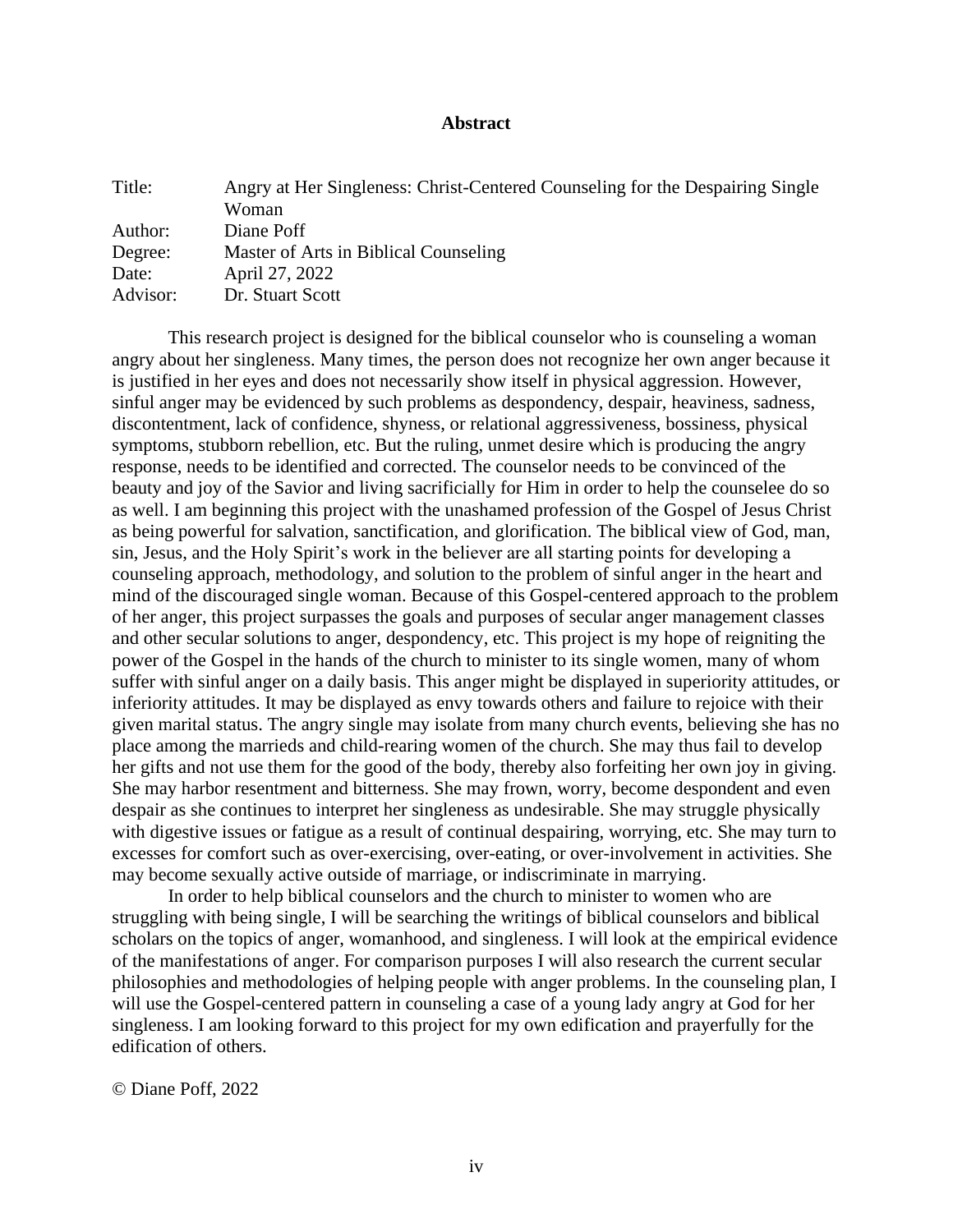- I. I. Introduction
	- A. Topic. Anger is common among men and women alike. Some say their anger is justified. Some deny that they are angry or minimize it saying that they are just "frustrated." Some blame other people for their anger and do not take responsibility for it. Some say they can't help their anger and cannot change. One type of anger that is common among women, is the anger a woman might have when she finds herself in the state of singleness for longer than she expected. This can easily escalate into a counseling problem if the anger is not biblically dealt with. This type of anger in the heart of a single woman will be the topic of this research project.
	- B. Purpose. I propose to show, that anger at one's singleness is always tainted with sin and in need of redeeming through faith in Jesus Christ. This redeeming is ironically accomplished by the angriest act ever to be committed: God's act of exacting payment for sin from the One Divine Human Being who never sinned, Jesus Christ. Without understanding and embracing this gift of God's redeeming grace for the woman's rebellion against God, she remains under the just wrath of God for her own sin. On the other hand, once her eyes are opened and she believes the truth of God's great redeeming love and thereby turns in faith towards Christ Jesus, her new life is begun and the old ways are to be put off. For the Christian woman, anger must be understood in these terms. It is only by the woman's relation to the Triune God, by faith in Jesus Christ, that anger can begin to be put away properly. Without this relationship, it is impossible to be pleasing in God's sight (Heb. 11:6). Eventually all sin in the Christian will be put away at the Revelation of Jesus Christ. These foundational truths must be at the heart of every biblical counselor's conviction and taught with compassion and love for the counselee. It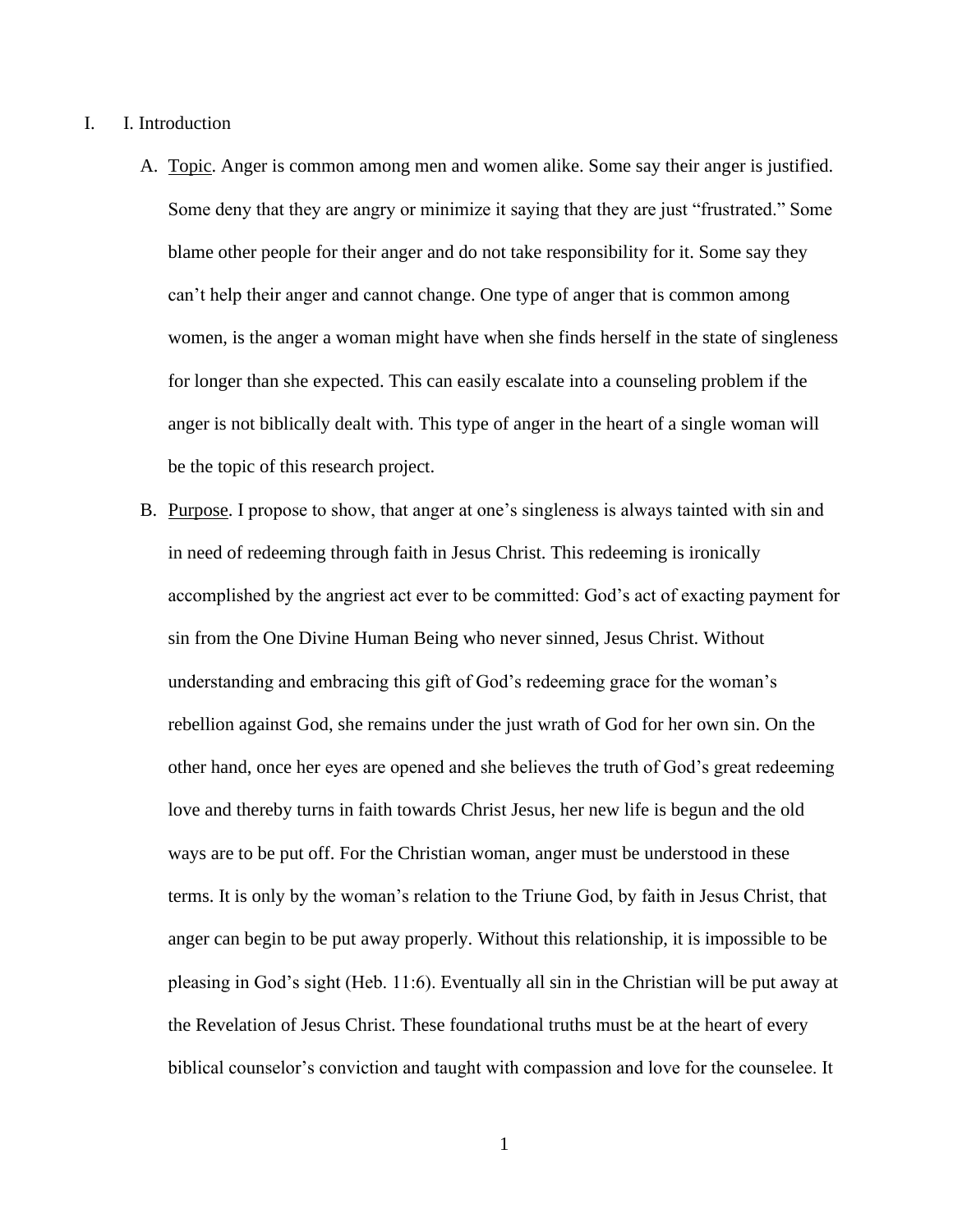is my intention that the following pages will help the counselor compassionately minister to their counselees from a robust, biblical understanding of unrighteous anger, its fundamental rebellion against Holy God, and its redemption found only in the Gospel of Jesus Christ.

#### C. Definition of terms

- 1. *Righteous Anger of God*: For the purposes of this project, I will define the anger of God as righteous anger that is pure, without sin, properly targeted at all of God's enemies and every sin ever committed or will be committed, for the ultimate purpose of ending all wrongs and sin. (Rom. 1:18).
- 2. *Righteous Anger of Man:* As James 1:19 infers, some anger is meant to be acceptable to God, such as the anger that properly seeks justice for wrongdoing. But even then, we must be careful not to play God. God has left us clear instructions in His Word for understanding and experiencing anger. I will call this type of anger righteous anger or the righteous anger of man. It is distinct from God's righteous anger and is to be carried out solely based on God's directives in his word. (Exod. 18:15-27; Lev. 19:15; Deut. 1:16; 17:8-9; 25:1; John 7:24, 51; 1 Cor. 5:12-13; 1 Cor. 6:2-3; Heb. 10:30; Rom 13:3-5)
- 3. *Unrighteous Anger of Man*. This type of anger belongs only to man and is always tainted with sin because it is of the flesh (Gal. 5:19-21). It is to be repented of in all cases whether in thought, word, or deed. This third type of anger is the focus of this project as it is specifically experienced by a woman who is angry about being single, whether she realizes is or not. This anger does not glorify God and it is to be put off from the life of the believer (James 1:20; Eph. 4:31).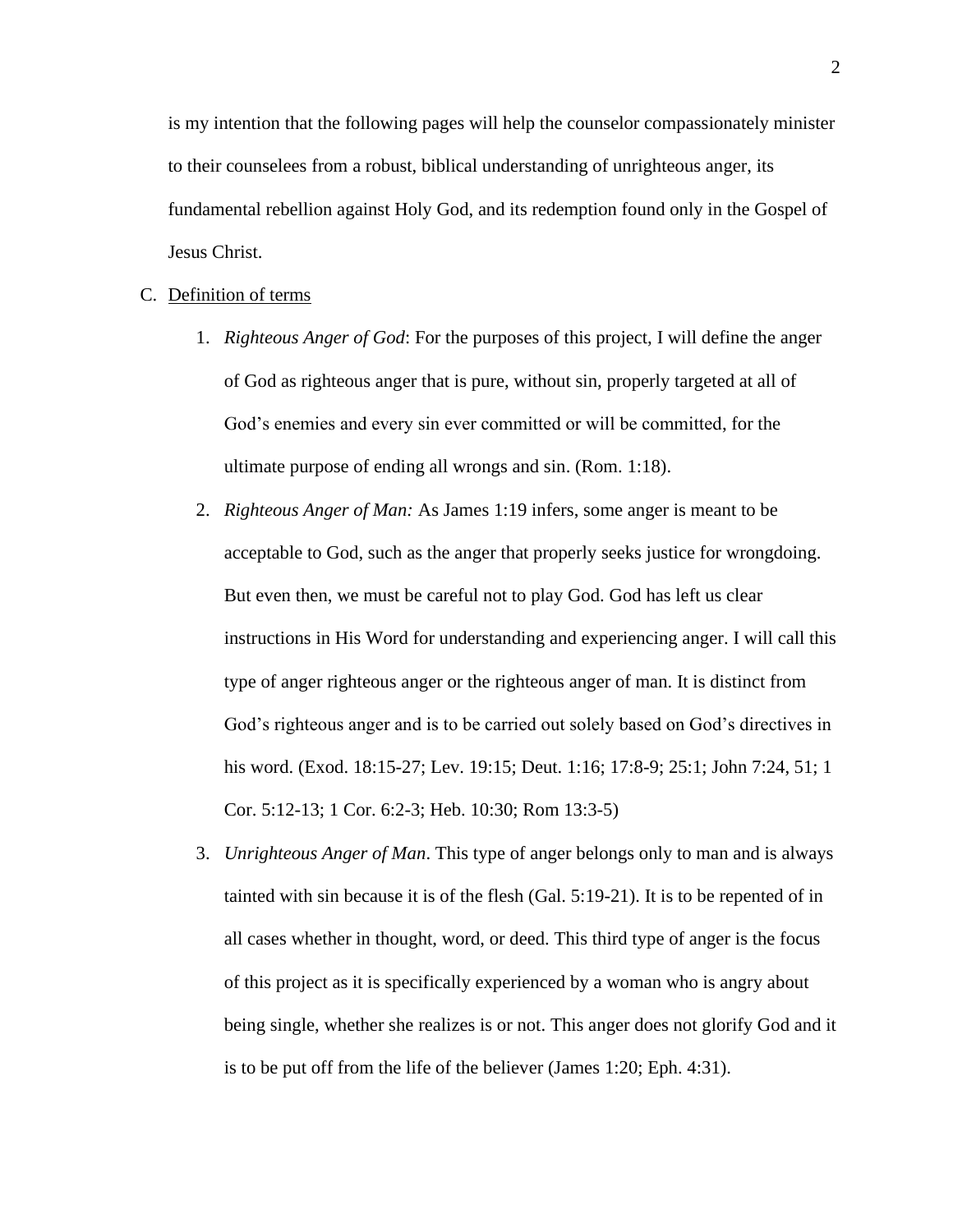- D. Audience and Scope. This project is directed to help the church leaders, biblical counselors, and lay persons who want to help those who struggle with being single. It is also directed to help the women who are struggling with their singlehood. I will be limiting my discussion to Biblical instruction on how to recognize and repent of sinful anger as it relates to the angry, discontented, despondent and even despairing single woman.
- E. Research Methodology. The research will focus on the writings of biblical scholars, biblical counselors, biblical commentaries, and the Journal of Biblical Counseling. I will also briefly mention the currently accessible counseling methods and strategies of secular counselors and comment on their congruence with biblical principles as well as their departure from biblical teaching.

# II. Definition of the Counseling Problem

A. Unrighteous anger/anger of man. "...anger always makes a value judgment."<sup>1</sup> But the anger of man does not produce righteousness. James 1:20 "for the anger of man does not produce the righteousness of God." The angry single person judges that something is wrong with being single. The single woman may judge that there is something wrong with herself. Or she may judge that God has withheld good from her. She may judge that God should have allowed her to be married earlier. She disagrees with His plan for her life, denying His Sovereignty, goodness, and mercy. She may judge that she is unhappy because she is unmarried, denying God's sufficiency in all things (Phil. 4:11-13). There are many judgments the woman makes concerning her singleness. When these misjudgments are held strongly, they motivate the woman to do something about the wrongs

<sup>1</sup> David Powlison, *Good and Angry: Redeeming Anger, Irritation, Complaining, and Bitterness* (Greensboro, NC: New Growth Press, 2016), 41.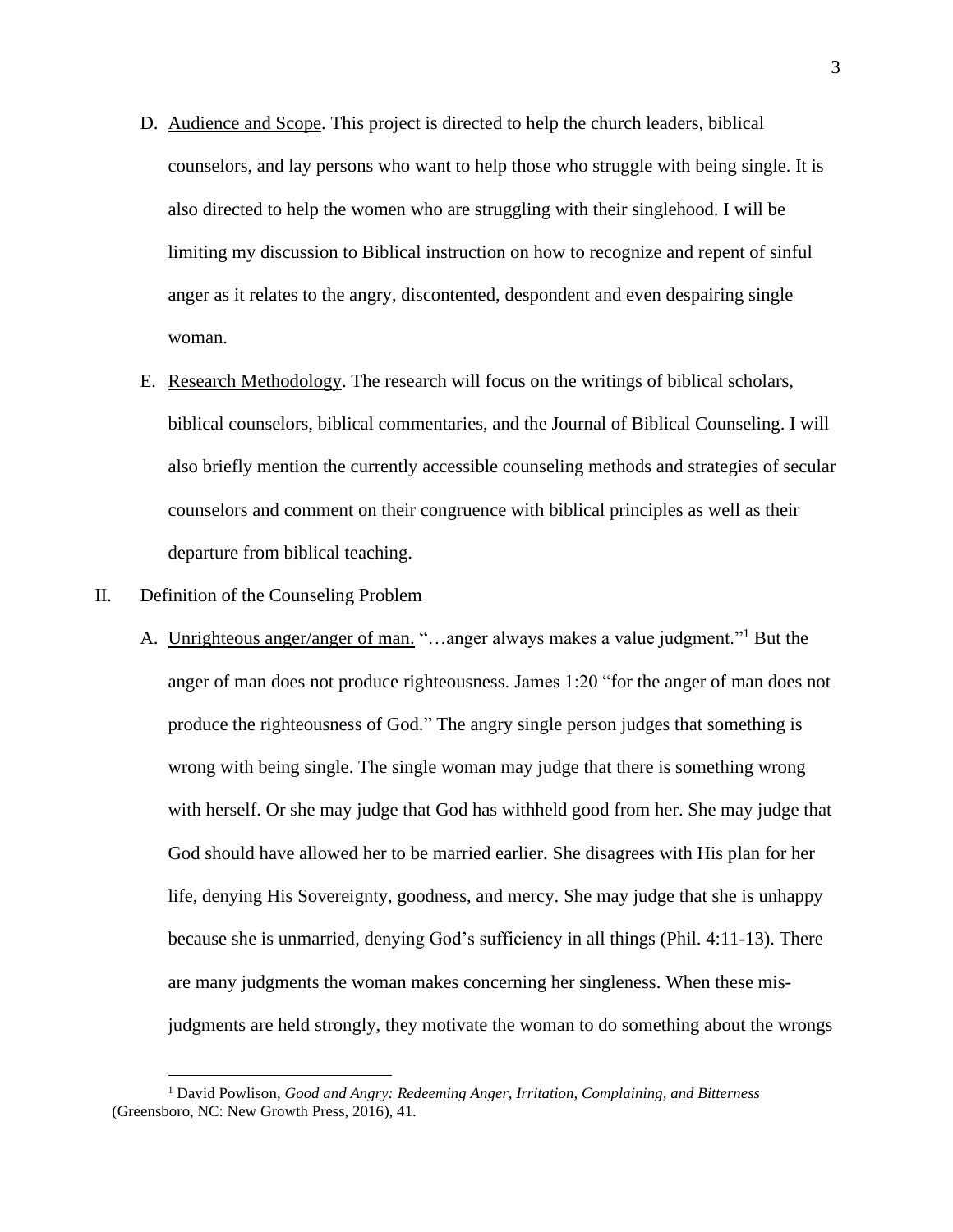she perceives. Since "all have sinned and fall short of the glory of God," her ability to judge is skewed, corrupted, imperfect, self-centered more often than not and reaps the consequences of not judging rightly (Matt. 7:2). In fact, her judgment needs redeeming just like every other aspect of her life. It is through the work of the Holy Spirit in the heart of the believer that the angry woman can be transformed in her judgments, putting them off and conforming her judgments to be in line with God's truth (Zech. 8:16-17). This is a life-long process of spiritual growth to maturity. The single woman with anger due to her mis-judgments about herself, her God, her marital status, her future, and her past can have hope for change from the inside out. She needs to confess her wrong thoughts and put off her unrighteous anger (Eph. 4:31). As she does so, she is becoming and living as the person God has blessed her to be in His presence and in the fellowship of the saints (1 Thess. 5:23).

B. Righteous anger/anger of God. Anger is judgment against a wrong and its basic purpose is to destroy the wrong and set things right. Jones defines anger as, "our whole-personed active response of negative moral judgment against perceived evil."<sup>2</sup> Only God's anger at wrongs is always just. Only his anger at sin can actually set things right, which is to bring about the righteousness of God. This is because only God is without sin, good, right, and Holy. We see God's anger described in Exodus 34:6-7. Powlison helps us understand this passage. "God is good—justly angered at all who turn against him and others. God is good—incalculably merciful toward all who acknowledge their need."<sup>3</sup> Jesus' judgment

<sup>2</sup>Robert D. Jones, *Uprooting Anger: Biblical Help for a Common Problem* (Phillipsburg, NJ: P & R Publishing, 2005), 21.

<sup>3</sup>David Powlison, *Good and Angry: Redeeming Anger, Irritation, Complaining, and Bitterness* (Greensboro, NC: New Growth Press, 2016), 59.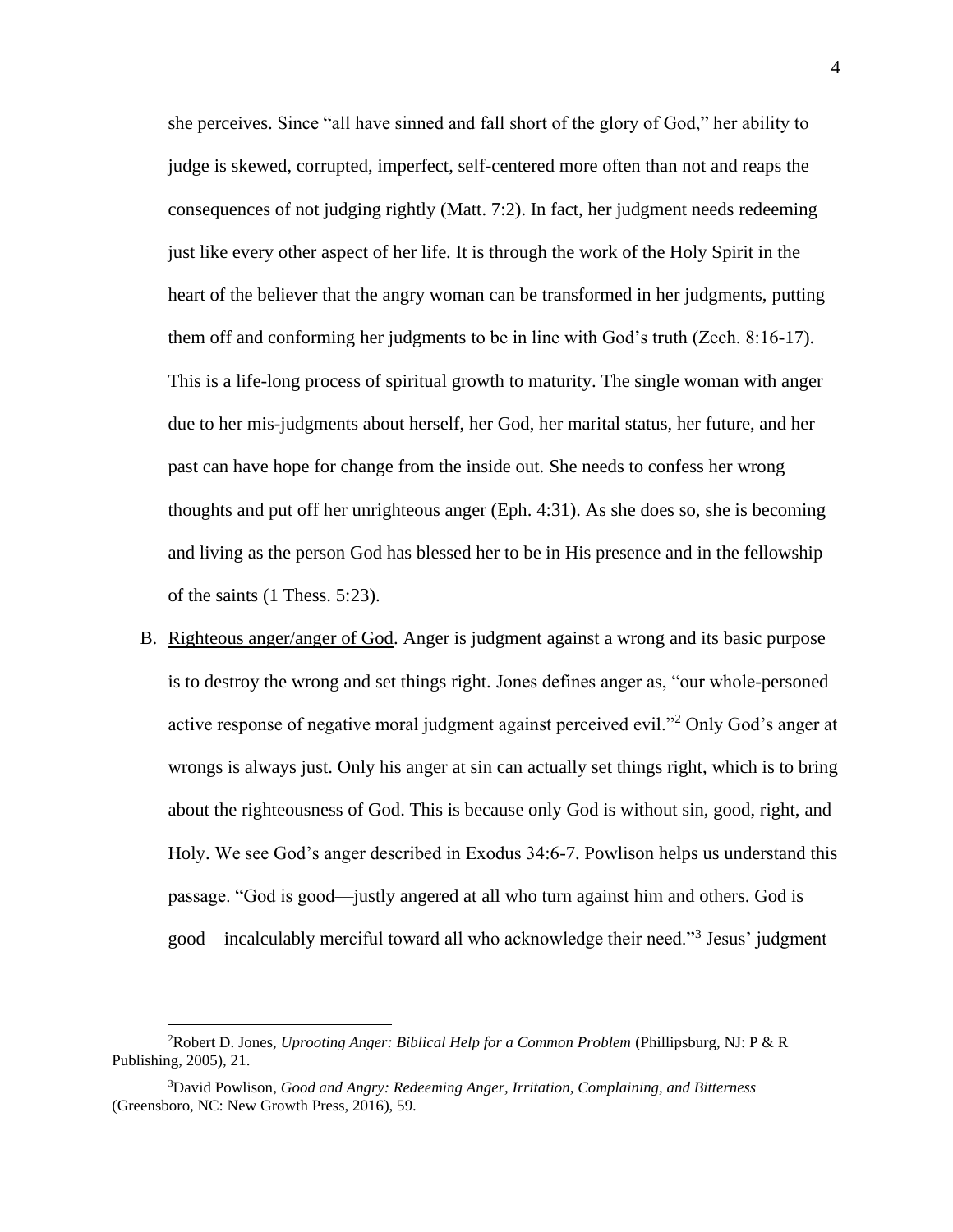is just, being very God in the flesh: John 5:30, "I can do nothing on my own. As I hear, I judge, and my judgment is just, because I seek not my own will but the will of him who sent me." Jesus is the Righteous One (Acts 7:52). He was offered up on sinners' behalf to reconcile them back to God and His Kingdom reign and rule (Rom. 5:8, 17). Romans 1:12: "For the wrath of God is revealed from heaven against all ungodliness and unrighteousness of men, who by their unrighteousness suppress the truth." It is God's anger at sin aimed at His sinless Son that changes the world (Isaiah 53:5, 10). Christ says, "I have come into the world as light, so that whoever believes in me may not remain in darkness" (John 12:46). It is to this just and righteous judge that the single woman needs to turn. Her judgments of herself and her God need to be corrected. Otherwise, her misjudgments will lead her to despair. Her anger, whether at herself, God, others, or her situation, are built on faulty judgments and revolve around the kingdom of herself. This self-ruled kingdom is built on the faulty belief that she can and knows how best to control all of her life and it rejects the truth that she needs God's Kingdom rule in her life. The righteous anger of God is actually what she needs to come to terms with, in all areas of her life (Zech. 8:16-17; John 3:16, 36).

# C. Secular Definitions of Singlehood Issues

1. *Noted Increase in Singleness in America*. Approximately 38% of men never marry and 30% of women never marry.<sup>4</sup> These numbers are significantly higher compared to 1950 rates of roughly 28% life-long single men and 20% life-long single women. <sup>5</sup> Reasons for the increase vary including "the decreased

<sup>4</sup> [https://www.census.gov/newsroom/stories/unmarried-single-americans-week.html.](https://www.census.gov/newsroom/stories/unmarried-single-americans-week.html) Accessed 3/9/22.

<sup>5</sup>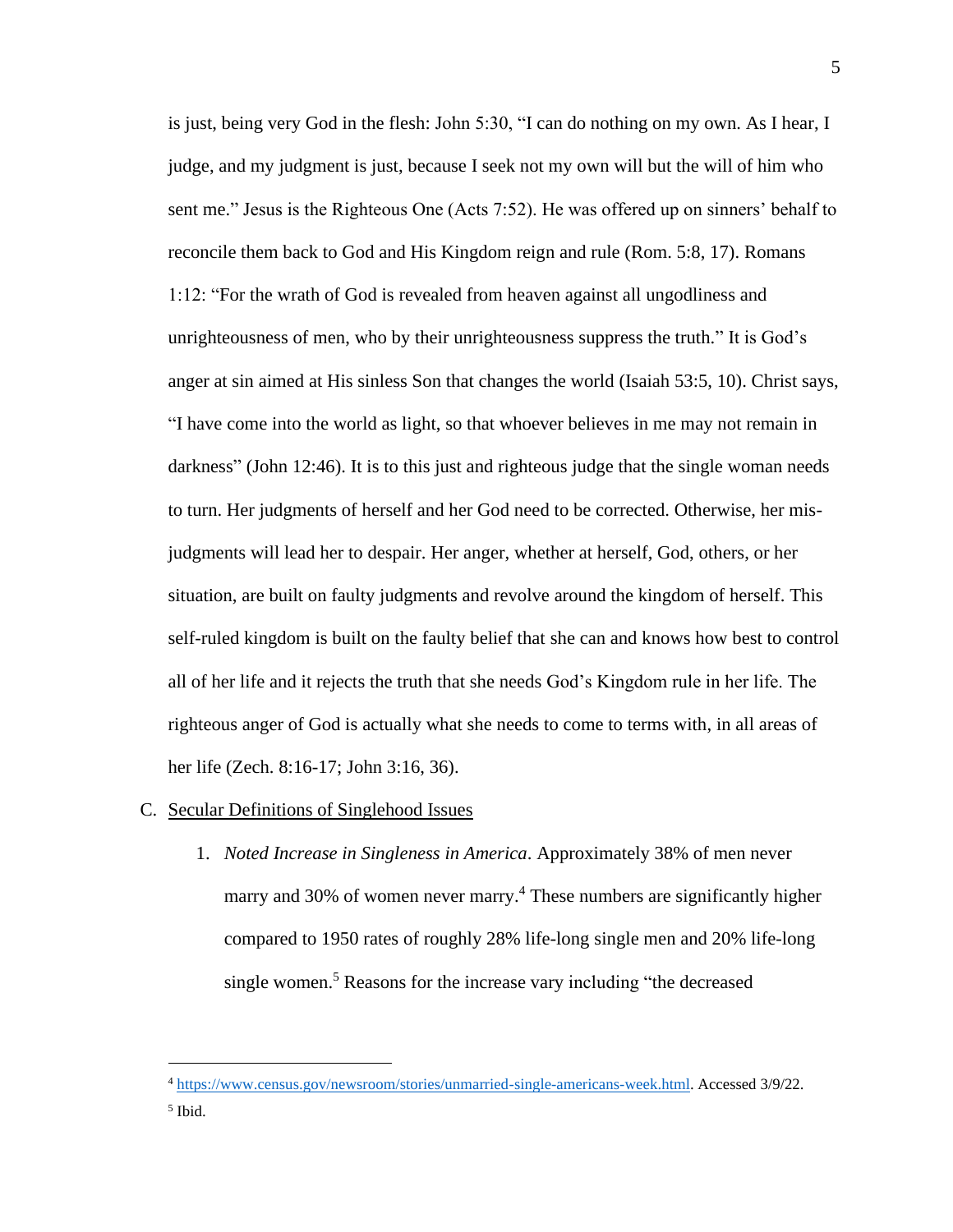availability of 'marriageable' men and the increased economic standing of women." 6

- 2. *Secular Origin of Marriage Theory: Evolution*. Article: "Singles' Reasons for Being Single: Empirical Evidence from an Evolutionary Perspective."<sup>7</sup> This research article considers marriage as fundamentally increasing "the survival chances of one's progeny." <sup>8</sup> This view has a false contrived view of man, marriage, and God. It promotes evolutionary theory to social behavior, thus redefining the marriage relationship and reduces sexual relations to mere animalistic survival of the species. The article goes on to say, "…it would be evolutionarily beneficial at times for men to adopt a short-term mating strategy and to seek casual sex with different women instead of committing to a long-term intimate relationship (Buss and Schmitt, 1993, 2019).<sup>9</sup>
- 3. *Psychologists Views Including the Psychoanalytical View*<sup>10</sup>
	- a) Voluntary vs. Involuntary State of Singleness. "Therefore, it is plausible to assume that individuals who perceive their singlehood as chosen may experience greater freedom in making their own choices and taking actions regarding their single life than individuals who perceive their singlehood as being beyond their control. As a result, chosen singlehood

<sup>6</sup> [https://onlinelibrary.wiley.com/action/doSearch?AllField=marriage+rates+in+the+United+States.](https://onlinelibrary.wiley.com/action/doSearch?AllField=marriage+rates+in+the+United+States) Accessed 3/10/2022.

<sup>7</sup> [https://www.ncbi.nlm.nih.gov/pmc/articles/PMC7218110/.](https://www.ncbi.nlm.nih.gov/pmc/articles/PMC7218110/) Accessed 3/9/22.

<sup>8</sup> Ibid.

<sup>9</sup> [https://www.ncbi.nlm.nih.gov/pmc/articles/PMC7218110/.](https://www.ncbi.nlm.nih.gov/pmc/articles/PMC7218110/) Accessed 3/9/22.

 $10$  Items b through r in the following list are taken from an article whose sources are Dr. Babita Spinelli, L.P. and Megan Bruneau, M.A, both trained in psychoanalysis.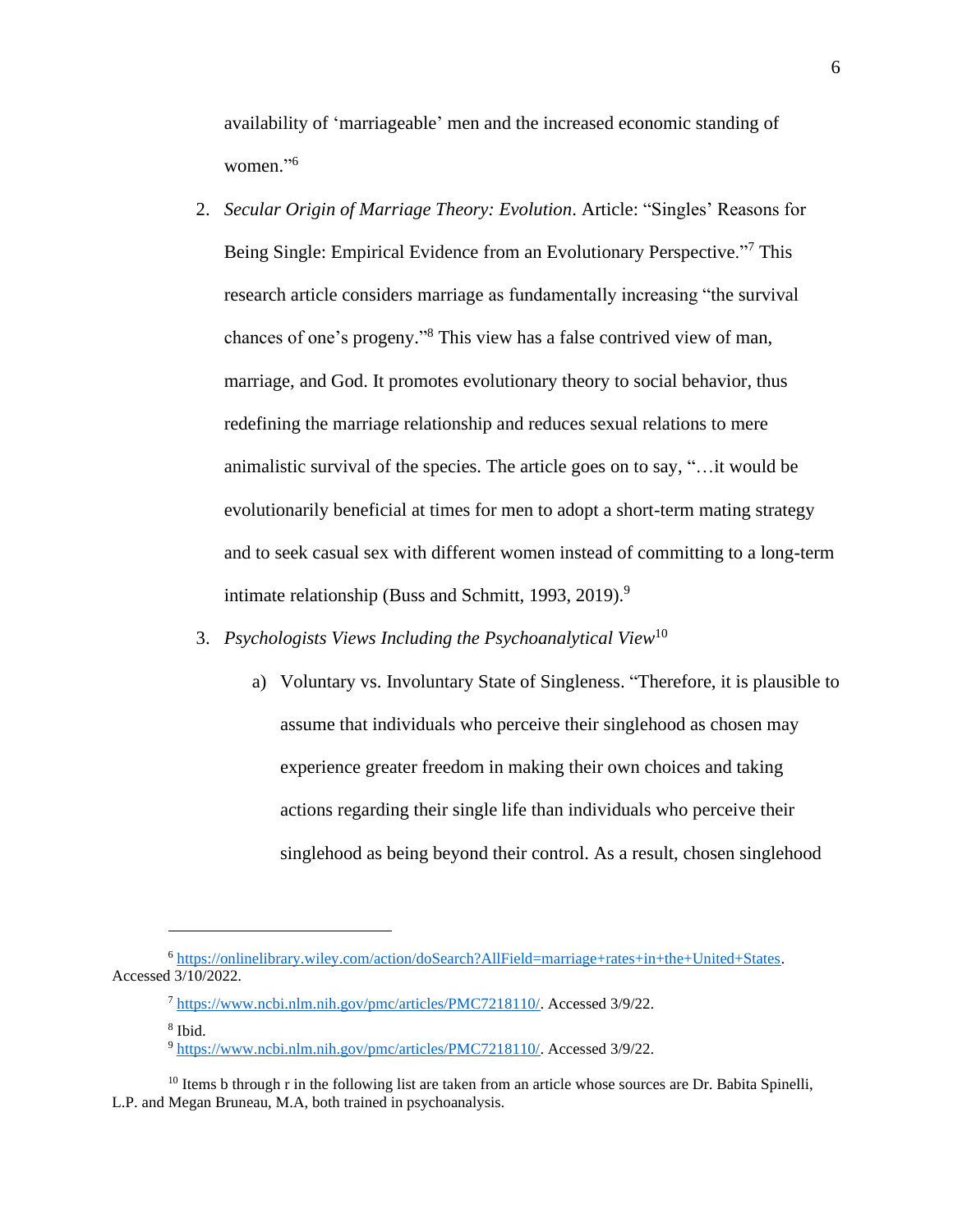might be accompanied by greater positive mental health and lower levels of mental health problems and romantic loneliness."<sup>11</sup>

- b) Being single strengthens your relationship to yourself<sup>12</sup>
- c) Being single lets you figure out what you truly want
- d) Singleness empowers you to hold yourself accountable
- e) Singleness allows you to have strong friendships even superior to romantic relationships
- f) Singleness allows you to have more time for yourself
- g) Singleness allows you to call all the shots.
- h) Singleness is a catalyst for self-care mentally and physically. The reason quoted for this is that the single person doesn't have to navigate between their own needs and those of their partner.
- i) Singles need to be proactive in connecting with people for their mental health.
- j) Love yourself.
- k) Engage yourself in activities you like to do.
- l) "Make and spend time with single friends."
- m) Focus on self-care and prioritize it.
- n) Learn about yourself so you can create the life you want and deserve.

<sup>&</sup>lt;sup>11</sup> K. Adamczyk, "Voluntary and Involuntary Singlehood and Young Adults' Mental Health: An Investigation of Mediating Role of Romantic Loneliness," *Current Psychology* 36, no. 4 (2017): 888-904. doi:10.1007/s12144-016-9478-3

<sup>&</sup>lt;sup>12</sup> Items b through r: [https://www.mindbodygreen.com/articles/how-to-be-happy-single.](https://www.mindbodygreen.com/articles/how-to-be-happy-single) Accessed 3/10/22.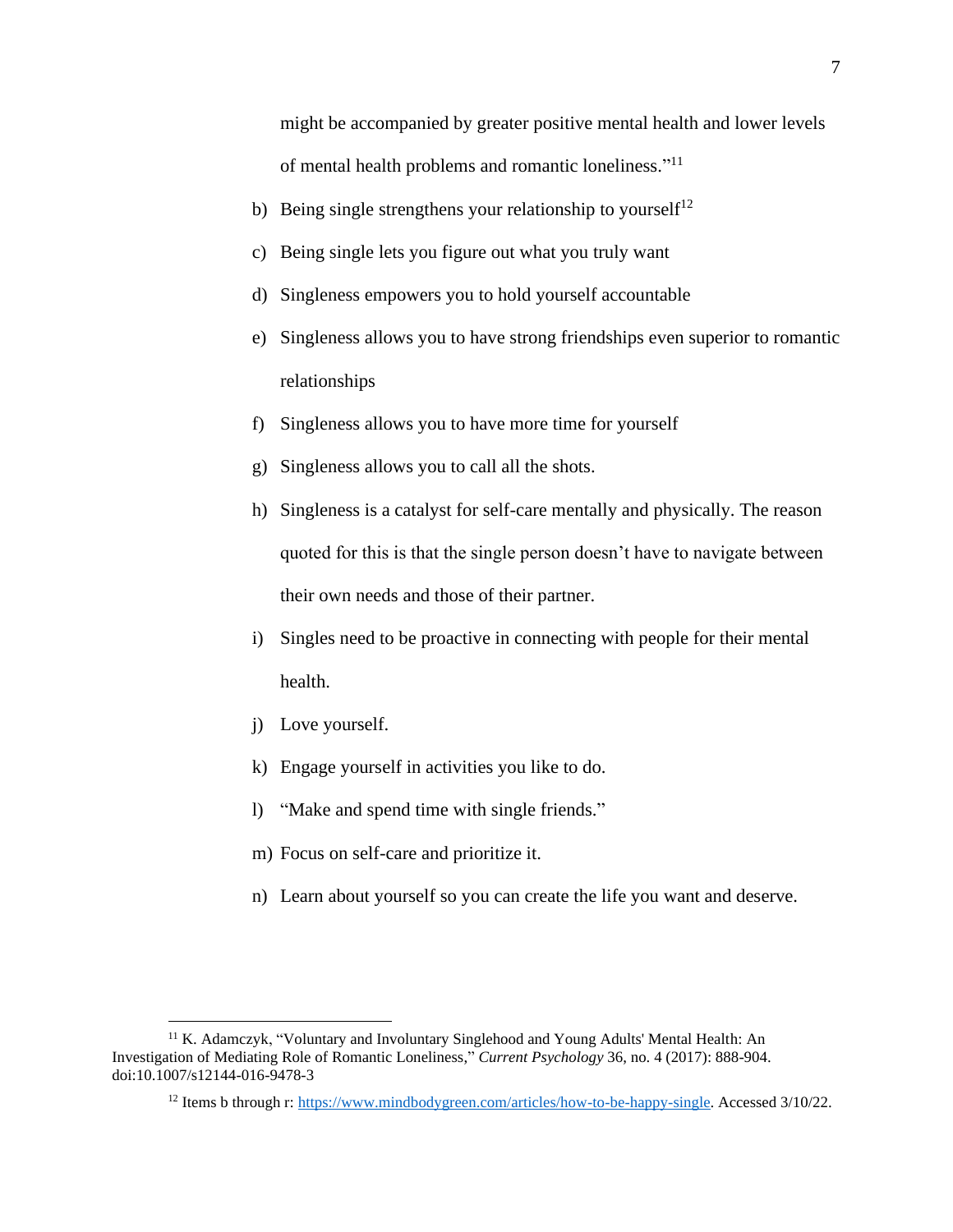- o) Be spontaneous. "There is a lot of freedom when you are single to design the kind of life you want to create."
- p) "Set goals and focus on your growth." (See Spinelli quote).
- q) Keep perspective that singleness can be a wonderful period of your life.
- r) "Remember, you won't be single forever if you don't want to be."

# D. Biblical Definitions of Singlehood Issues $13$

- 1. *Choice*. How much of our lives are actually our choice and how much is not? That is a theological question. Prov. 19:21; Job 42:2. How do we relate to God's revealed will vs. God's ordained will (Deut. 29:29)? Our response to both requires right thoughts of God, ourselves, and others. Job was confronted by God about his viewpoint and self-defense (Job 38:2). His heart was comforted by the rebuking words and presence of the Lord because they led him to repent (Job 42:5-6). Job confessed that he uttered what he did not understand (Job 42:3b). They were things too wonderful for him to fully grasp. The book of Job may thus serve to help the single who "didn't choose" being single, just as Job did not choose tribulation.
- 2. *Gift.* James 1:17a, "Every good gift and every perfect gift is from above, coming down from the Father of lights…" Both marriage and singleness are ultimately from the Lord's sovereign hand. They should not be viewed as one better than the other. Each state has its own powerful life experiences to reflect the love of

<sup>&</sup>lt;sup>13</sup> Items headings in D. 4-10 parallel the items Jay Adam's used to discuss issues of marriage in his work, *Solving Marriage Problems: Biblical Solutions for Christian Counselors*. I simply used the same items to discuss the issues of singleness. Content of each item is not from Adam's work.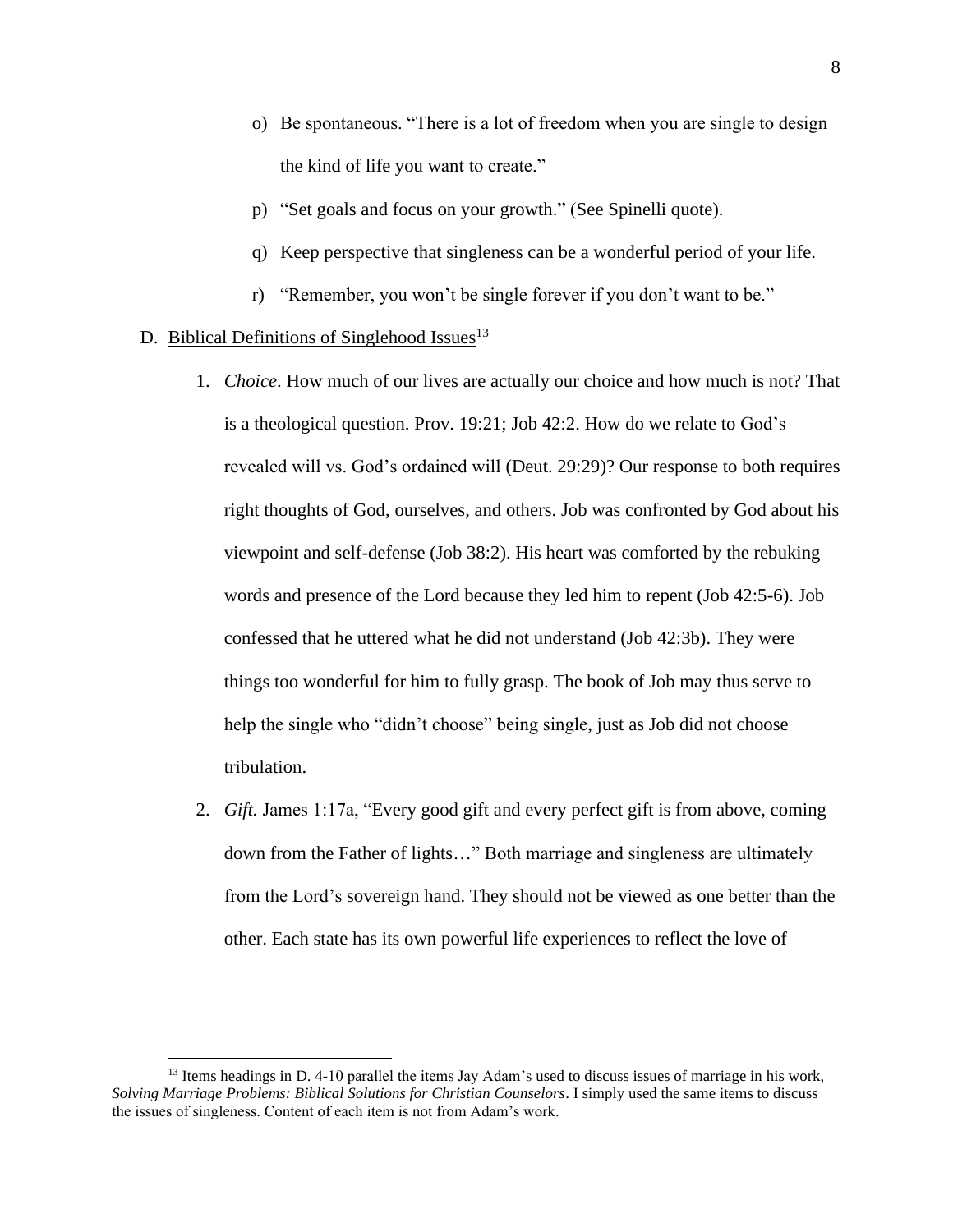Christ. Katie Heckel observes how both states "portray elements of the gospel."<sup>14</sup> They are both temporary states this side of heaven. There is no human marriage in heaven (Matt. 22:30; Mark 12:25) and there is no human singleness either (1 Cor. 12:12; Rev. 19:9). When Paul speaks of giftedness in 1 Corinthians 7, he is referring to the differing gifts that God gives to individuals. Not all have the same gift. As regards remaining single, 1 Corinthians 7 is addressing a crisis in which the Corinthians found themselves (1 Cor. 7:26). The crisis most likely was a time of famine.<sup>15</sup> Gifts, whichever ones are received, are to be received gratefully. It is not a sin to remain single nor to marry (1 Cor. 7:8-9; 26-28).

3. *Call.*

a) **Effectual, Primary Call.** Every Christian, male, female, married, or single has received and embraced the effectual call of Christ to belong to Him (WCF Ch.10, "Of Effectual Call;" Acts 13:48). That is sufficient for salvation and for ordering the rest of their life to be lived under the care and authority of the Lord as revealed in His Word. Os Guiness describes the effective call of Christ saying, "First and foremost we are called to Someone (God), not to something…or to somewhere."<sup>16</sup> Guinness stresses the importance and over-arching context of the primary calling:

<sup>14</sup> <https://seedbed.com/10-biblical-tips-for-christian-singles/> Accessed 3/14/22.

<sup>15</sup> New Bible Commentary (IVP-NB Commentary) © 1953, 1954, 1970, 1994 by University and Colleges Christian Fellowship, Electronic text hypertexted and prepared by OakTree Software, Inc., version 2.5, 1170.

<sup>&</sup>lt;sup>16</sup> Os Guinness, *The Call: Finding and Fulfilling the Central Purpose of Your Life* (Nashville, TN: Thomas Nelson, 2003), 31.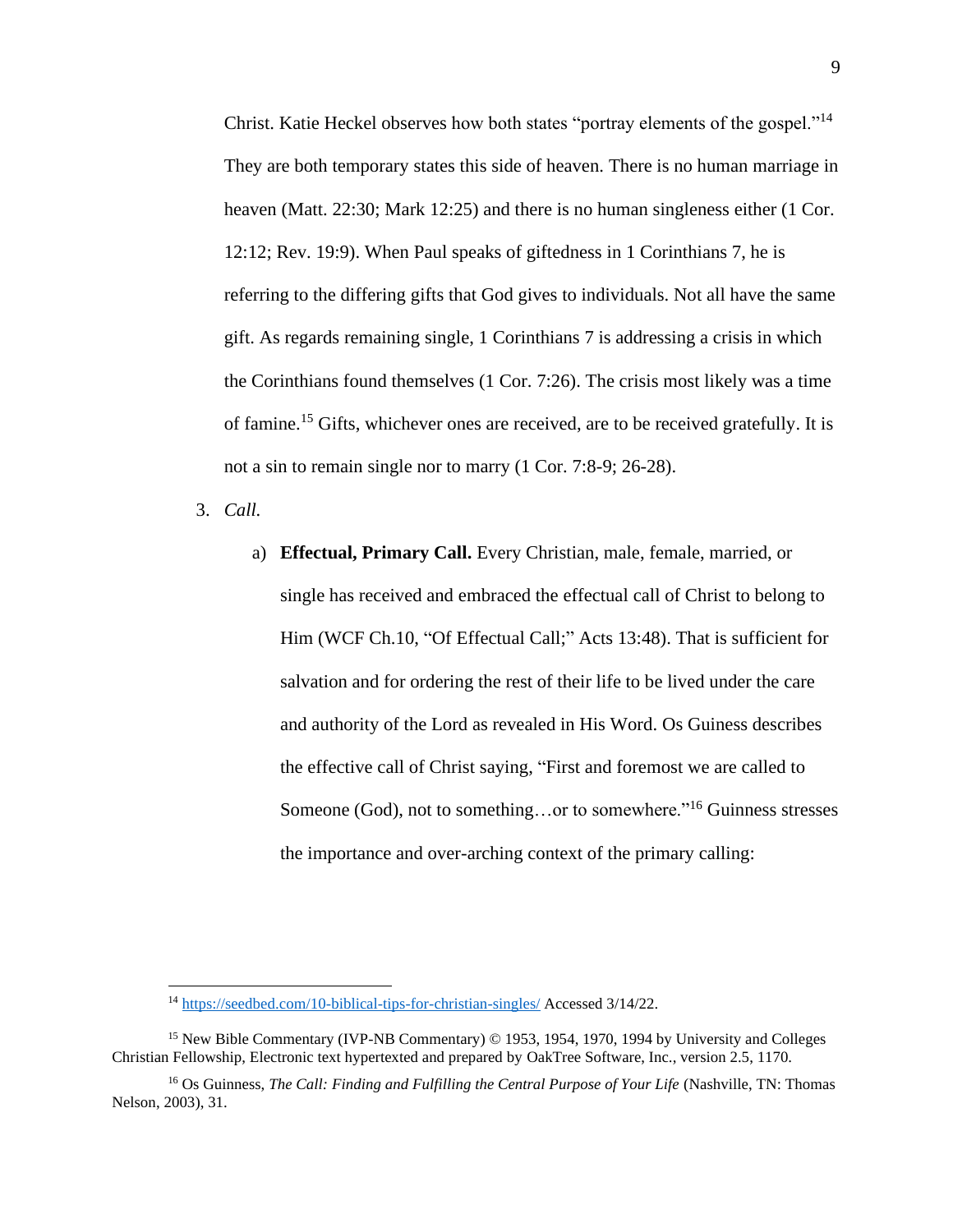"Secondary callings matter, but only because the primary calling matters most."<sup>17</sup>

- b) **Ordinary Secondary Callings.** Guinness defines secondary callings as *"Our secondary calling, considering who God is as sovereign, is that everyone, everywhere, and in everything should think, speak, live, and act entirely for him."* Secondary calling is the actual life or station in which one particularly lives out the primary calling. In this sense, the secondary calling is ordinary. With these definitions, every born-again believer has the primary call to follow Christ and it is lived out in the particular Christian's life as their secondary calling. It is my interpretation that Paul was referring to ordinary secondary callings in 1 Cor. 7:26, 35. This view explains why the Apostle could say in the broadest terms, "Only let each person lead the life that the Lord has assigned to him, and to which God has called him. This is my rule in all the churches" (1 Cor. 7:17).
- c) **Special Secondary Calling**. However, there is a type of secondary calling not common to all Christians and can be noted as a special calling or a special secondary calling. Probably fewer than most ever receive special callings. Guinness defines the special call (distinct from every Christian's primary calling and ordinary secondary callings) as follows: "A special calling refers to those tasks and missions laid on individuals through a direct, specific, supernatural communication from God."<sup>18</sup> No matter what

 $17$  Ibid.

<sup>18</sup> Ibid., 48.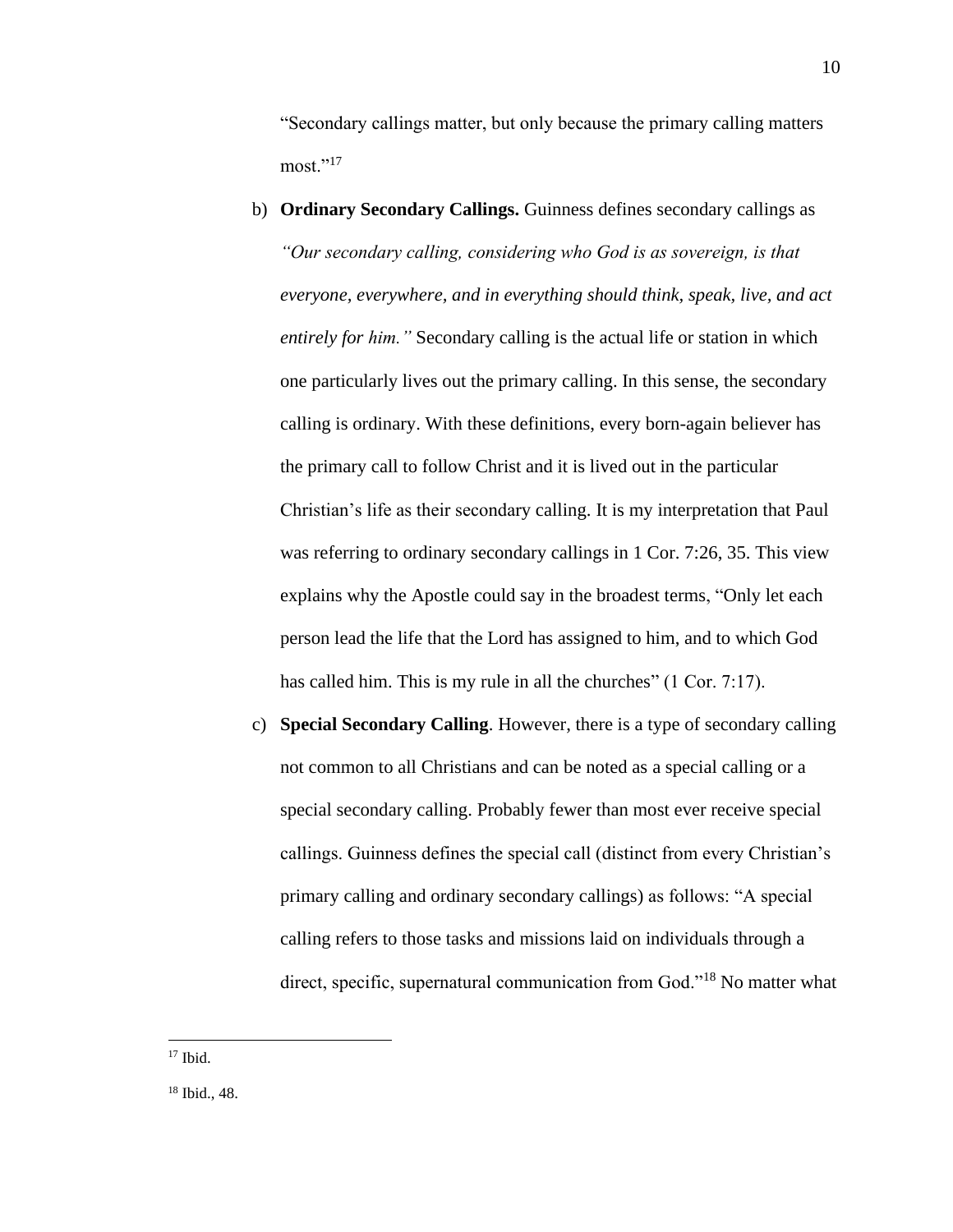marital state the Christian woman finds herself, no matter who she is, no matter what she does, in all things, she is to do all for the glory of God (1 Peter 4:11; 1 Cor. 10:31). One's marital state is a secondary ordinary calling. Few experience a secondary special calling to their marital state, such as Hosea (Hosea 1:2). In counseling the single woman who fears her singleness as possibly being life-long, understanding callings is beneficial. But even more fundamental is her call to follow the Lord (primary call) and live out that call without fear. She is free to marry if she has not received a special call from God to remain single (few receive this call).

d) **Providence**. If God ordains her to live her primary call in her secondary calling as a single person and she is miserable doing so, where is the fruit of the Spirit in her life? What will she present to God as an account of her life? Did she live her life grumbling, angry, depressed, jealous, fearful, fruitless? Did she insist on having her own way, ignoring her primary call and seeking a man unbiblically instead of biblically? A single woman living out her primary calling in faith and humble reliance and joy in the Lord, is free in deed. A single woman living in fear of never getting married is in bondage and betrays her primary calling to follow Christ. This displacement of Christ in her life and her turning to the idolization of marriage ironically makes marriage more likely to be missed or misused. But more than that, her relationship with Christ is eclipsed.<sup>19</sup> Lane and Tripp: "The irony is that when we reverse the order and elevate creation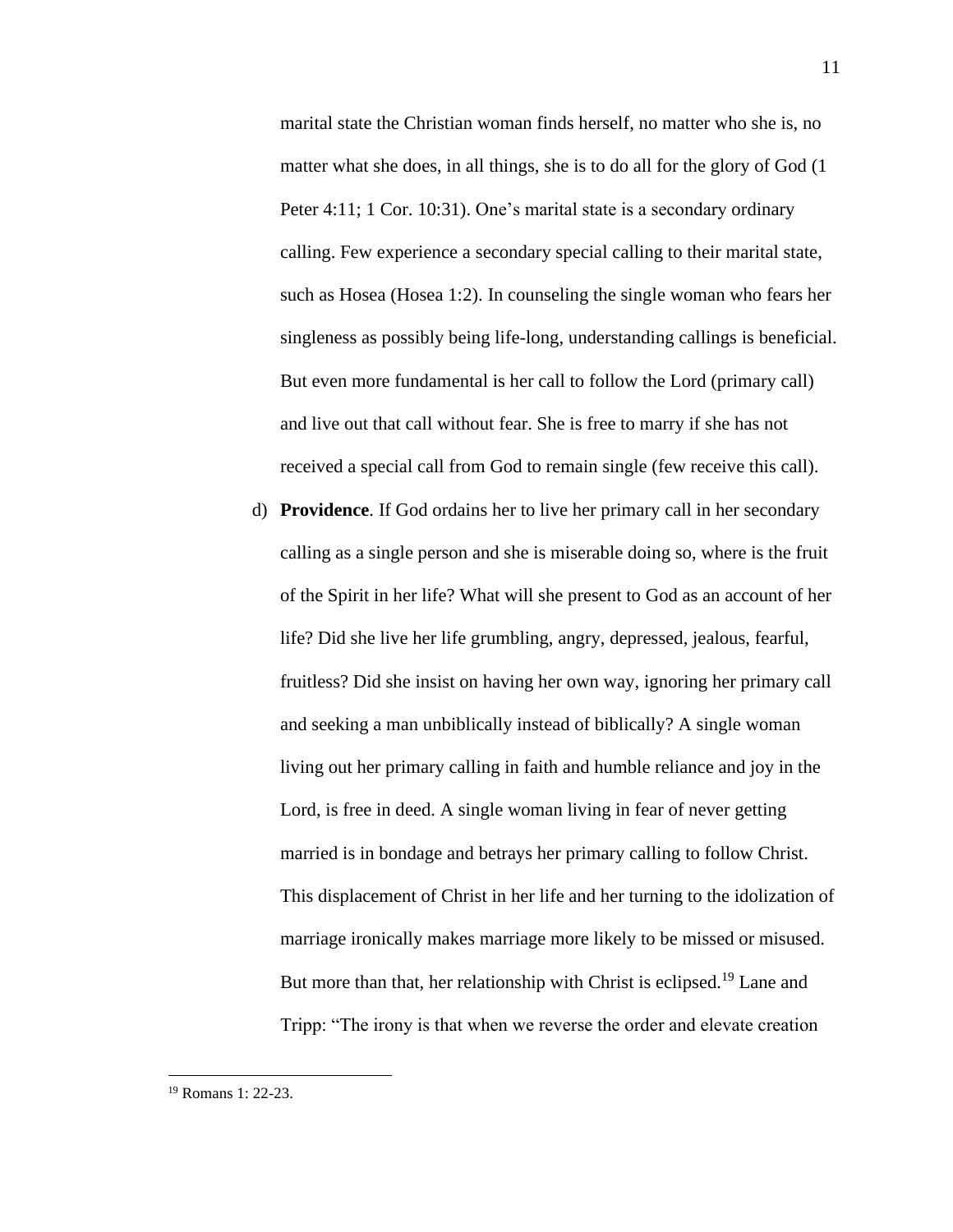above Creator, we destroy the relationships God intended—and would have enabled us to enjoy."<sup>20</sup>

- 4. *Origin.* No one is born married (Gen. 2:24). Everyone is born single and with that simple truth, everyone is called (ordinary secondary call) to singleness for at least some portions of their lives. Yet it is true for all persons, whether married or single, that they are designed by God for companionship with others and fellowship with God (Eph. 2:10; 1 Cor. 12:4-7).
- 5. *Essence.* The essence of our individual personhood is that we are made in the image of God, to live our lives in His presence, in fellowship with Him and for His glory (Gen. 1:26; Rev. 1:5-6). Sin has broken the fellowship that Adam and Eve had with God. For us, as their descendants, the need for reconciliation exists the moment we are conceived (Psalm 51:5; Rom. 3:23). (See the WCF chap. 10.3 regarding infants and incapacitated persons.) Life is in the Son (John 3:16). Whether married or single, we are to life for God's glory (1 Cor. 7:35; 10:31). Our purpose is found in God, not in self.
- 6. *Obligation.* Single or married our obligation is to follow the Lord's Word. We are to love God and love others (Matt. 22:36-39). This is every believer's primary call.
- 7. *Commitment.* The Christian's commitment to Christ is for life. The married person's commitment to marriage is lifelong until the death of either spouse. The single person is not biblically required to commit to singleness for life. A better

<sup>20</sup> Timothy S. Lane and Paul David Tripp, *Relationships: A Mess Worth Making* (Greensboro, NC: New Growth Press, 2008), 11.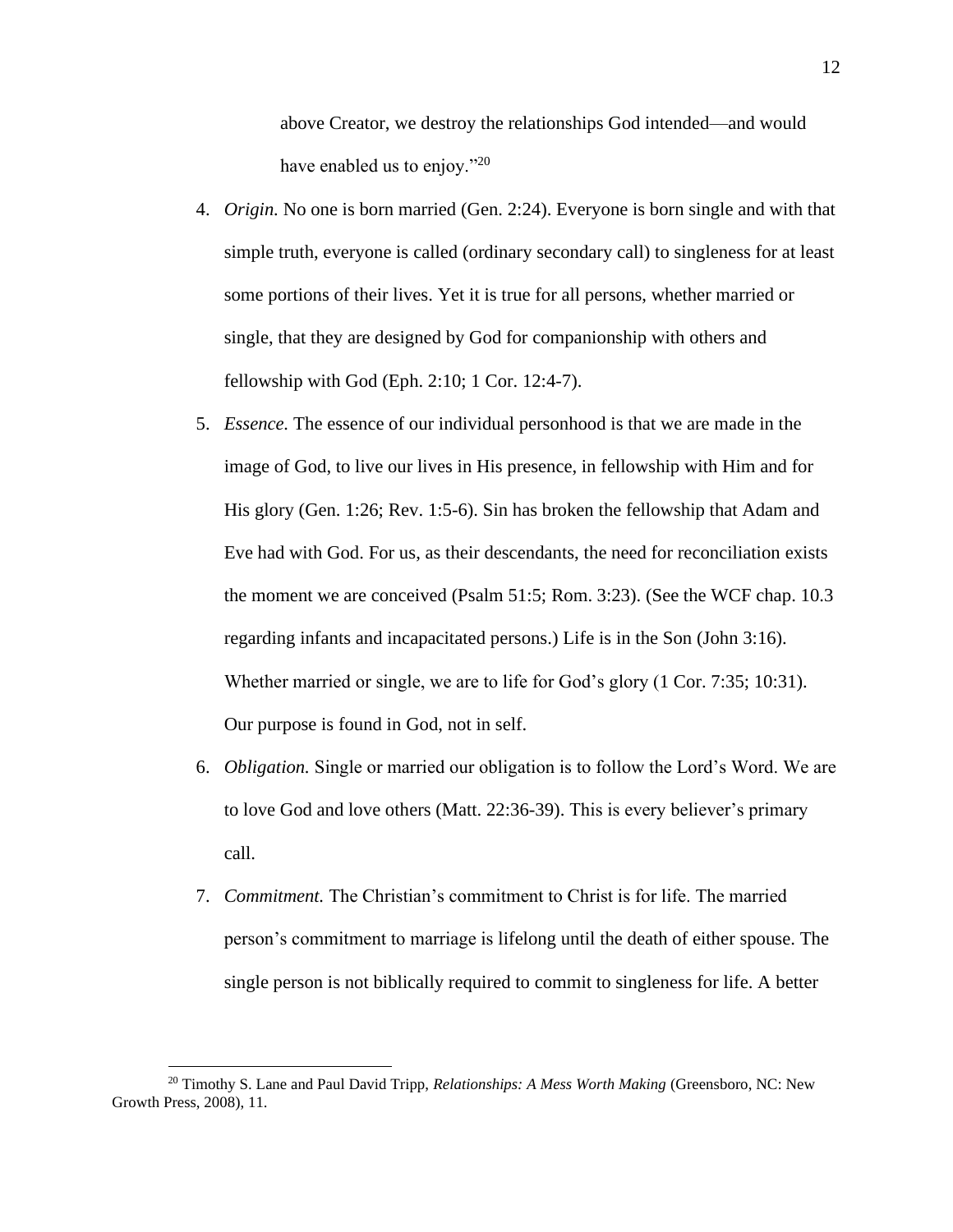way to think of it is that the person is not committing to a particular marital state, but the person is committed to following God's word as concerns their particular marital state and for as long as that state requires them.

- 8. *Love* is a matter of giving to others. The single person gives to one another in the body of Christ and to his or her neighbor as Ephesians 5:1-21 outlines. The command to love is not only for couples. It is a command for all believers. It is described in 1 Corinthians 13. Further motivation for the single person is given in such passages as 1 Cor. 7:8-9, 32-35; Proverbs 2.
- 9. *Effect.* The effect of living as a Christian single brings particular challenges to the single. As all trials are brought to the Christian for her good and her transformation into more Christ-likeness, these challenges are to be handled according to God's word. Doing so strengthens her faith and puts Christ's grace and power on display. Because the faithful Christian single is being transformed more and more into the likeness of Christ, she becomes better prepared to enter into marriage, should that be her desire and the Lord's will for her life. She does not need to be anxious about this. That anxiety must be addressed biblically. The faithful Christian single woman who remains single for her lifetime has a lifetime of devoted service to the Lord to be presented to Him with a clear conscience and confidence to stand before Him and give the account of her life. This is the common call belonging to all Christians. The call to faithfully live in covenant with God and His people, serving Him and participating in His work is a rich life of love, joy, and peace. It is better to be sought than fine gold (Prov. 8:18-20).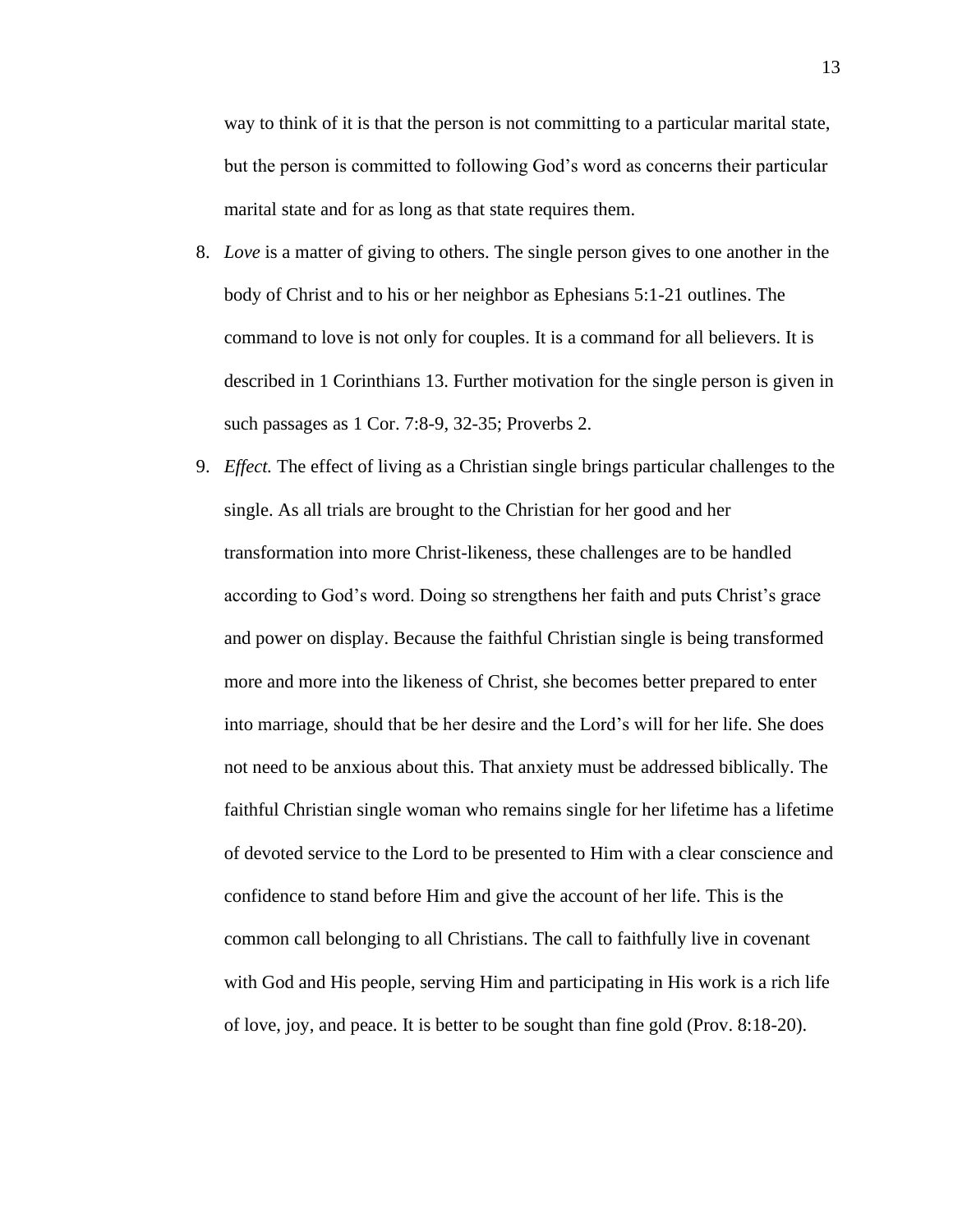10. *Unity.* The unity of believers can be fully enjoyed by singles. The church needs to fellowship with singles for this unity to be realized and the single needs to fellowship with the church body. Both the single and the church need to recognize and employ the gifts of the single woman for her spiritual growth and the good of the church. The church also needs to minister to the particular struggles common to the struggling single woman for her spiritual good and the good of the church.

#### E. Self-Control.

- 1. *Biblical definition.* Self-control is a fruit of the Holy Spirit's work in the believer's life. It is measured and attained by the standards and means set by God. These standards and means are revealed in the Word of God and are fully available to all believers (1 Cor. 10:13; 2 Cor. 9:8; 2 Tim. 3:16-17). Chad McKinley observes, "Reminding yourself of the goodness of abiding in Christ is essential to self-control."<sup>21</sup> If the single believes they are being withheld some good when they pursue Christ, they will lose self-control over the flesh and pursue the deceptive desire instead of Christ. We pursue what we treasure (Matt. 6:21, 24; Gen. 3:6).
- 2. *Secular definition.* Self-control is attributed to the individual's ability to manage their emotions and desires for their own purposes and preferences. One online dictionary defines self control as "the ability to control oneself, in particular one's emotions and desires or the expression of them in one's behavior, especially in

<sup>21</sup> Chad McKinley, "Freedom of Self-Control - Association of Certified Biblical Counselors." March 16, 2022. *Https://Biblicalcounseling.Com/* (blog), [https://biblicalcounseling.com/resource-library/articles/freedom-of](https://biblicalcounseling.com/resource-library/articles/freedom-of-self-control/)[self-control/.](https://biblicalcounseling.com/resource-library/articles/freedom-of-self-control/) Accessed March 19, 2022.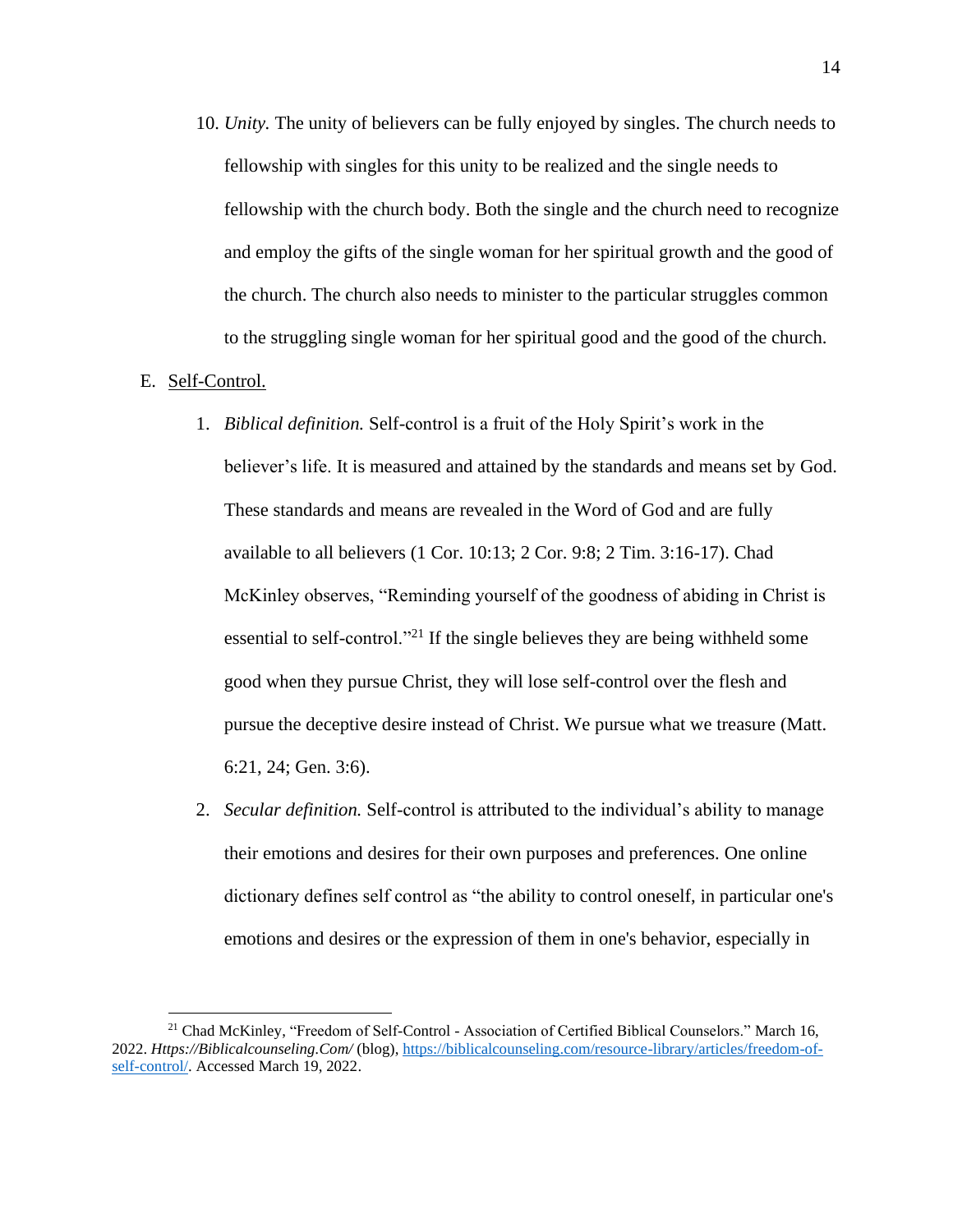difficult situations."<sup>22</sup> Psychology Today recognizes the importance of having goals when it comes to self-control. <sup>23</sup> Non-Christ-centered goals omit the goal of the Lord Jesus Christ to conform the believer into His image and the goal of the believer to please the Lord (Romans 8:29; 2 Cor. 5:9).

- III. Research: Secular observations of anger in man.
	- A. Physical Effects. "Anger is a natural response to perceived threats. It causes your body to release adrenaline, your muscles to tighten, and your heart rate and blood pressure to increase. Your senses might feel more acute and your face and hands flushed."<sup>24</sup> "Some research suggests that inappropriately expressing anger — such as keeping anger pent up — can be harmful to your health. Suppressing anger appears to make chronic pain worse, while expressing anger reduces pain."<sup>25</sup> "There's also evidence that anger and hostility is linked with heart disease, high blood pressure, peptic ulcers and stroke."26
	- B. Relational Effects. "Anger can cause lasting scars in the people you love most and get in the way of friendships and work relationships. Explosive anger makes it hard for others to trust you, speak honestly, or feel comfortable—and is especially damaging to children." 27

 $22$  Google search engine of definitions, which uses Oxford Languages dictionary.

<sup>23</sup> [https://www.psychologytoday.com/us/basics/self-control#willpower-as-a-finite-resource.](https://www.psychologytoday.com/us/basics/self-control#willpower-as-a-finite-resource) Accessed 4/24/22.

<sup>24</sup> [https://www.mayoclinic.org/healthy-lifestyle/adult-health/in-depth/anger-management/art-20048149.](https://www.mayoclinic.org/healthy-lifestyle/adult-health/in-depth/anger-management/art-20048149)

<sup>25</sup> Ibid. Accessed 3/4/2022.

<sup>26</sup> Ibid. Accessed 3/4/2022.

<sup>27</sup> [https://www.helpguide.org/articles/relationships-communication/anger-management.htm.](https://www.helpguide.org/articles/relationships-communication/anger-management.htm) Accessed 3/21/22.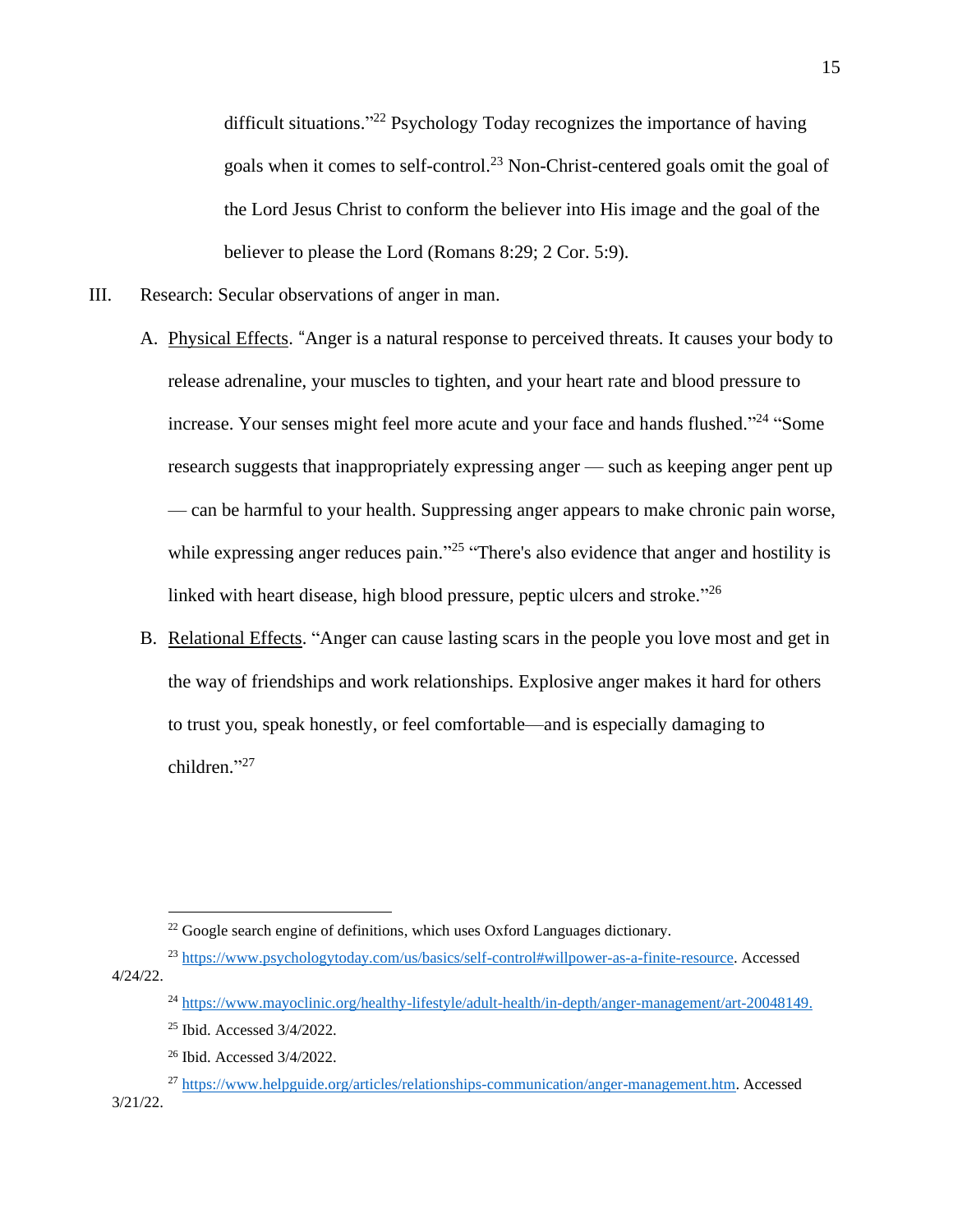- C. Emotional Effects. Anger can "lead to stress, depression, and other mental health problems."<sup>28</sup> One study of anger in teenagers showed anger produced guilt feelings, remorse, calm, fear of losing friends, fear of frightening others, feeling hurt.<sup>29</sup>
- D. Secular Strategies Offered to Help.
	- 1. *Congruence with biblical principles*. There are some strategies that are similar on the surface to biblical principles. For example, the strategy to think about the "advantages" that come with singleness. This sounds similar to the biblical principle to think about whatever is true and honorable (Phil. 4:8). But on closer examination, the "advantages" fall short because they do not necessarily, please Christ. One example is the "advantage" of singleness empowering the person to find out what they really want. Does singleness actually have this power? Is what the individual wants the greatest, best thing for them?
	- 2. *Incongruence with biblical principles*. The principles and goals of the secularists' strategies to help the suffering single are fundamentally dissimilar from the biblical principles. The secular reason for an individual to think positively about being single may be simply to rid herself of misery and have a "healthy" outlook on life, to be happy, healthy, and pleasing to others. Whereas the biblical reason is to put on the mind of Christ and be of one mind with the believers (Phil. 2:2, 5). The purpose is to be "filled with the fruit of righteousness that comes through Jesus Christ, to the glory and praise of God" (Phil. 1:11).

<sup>28</sup> Ibid.

<sup>29</sup> Rohany Nasir and Norisham Abd Ghani, "Behavioral and Emotional Effects of Anger Expression and Anger Management among Adolescents" *Procedia - Social and Behavioral Sciences*, 2nd World Conference on Psychology and Sociology, PSYSOC 2013, 27-29 November 2013, Brussels, Belgium, 140 (August): 565–69. [https://doi.org/10.1016/j.sbspro.2014.04.471.](https://doi.org/10.1016/j.sbspro.2014.04.471)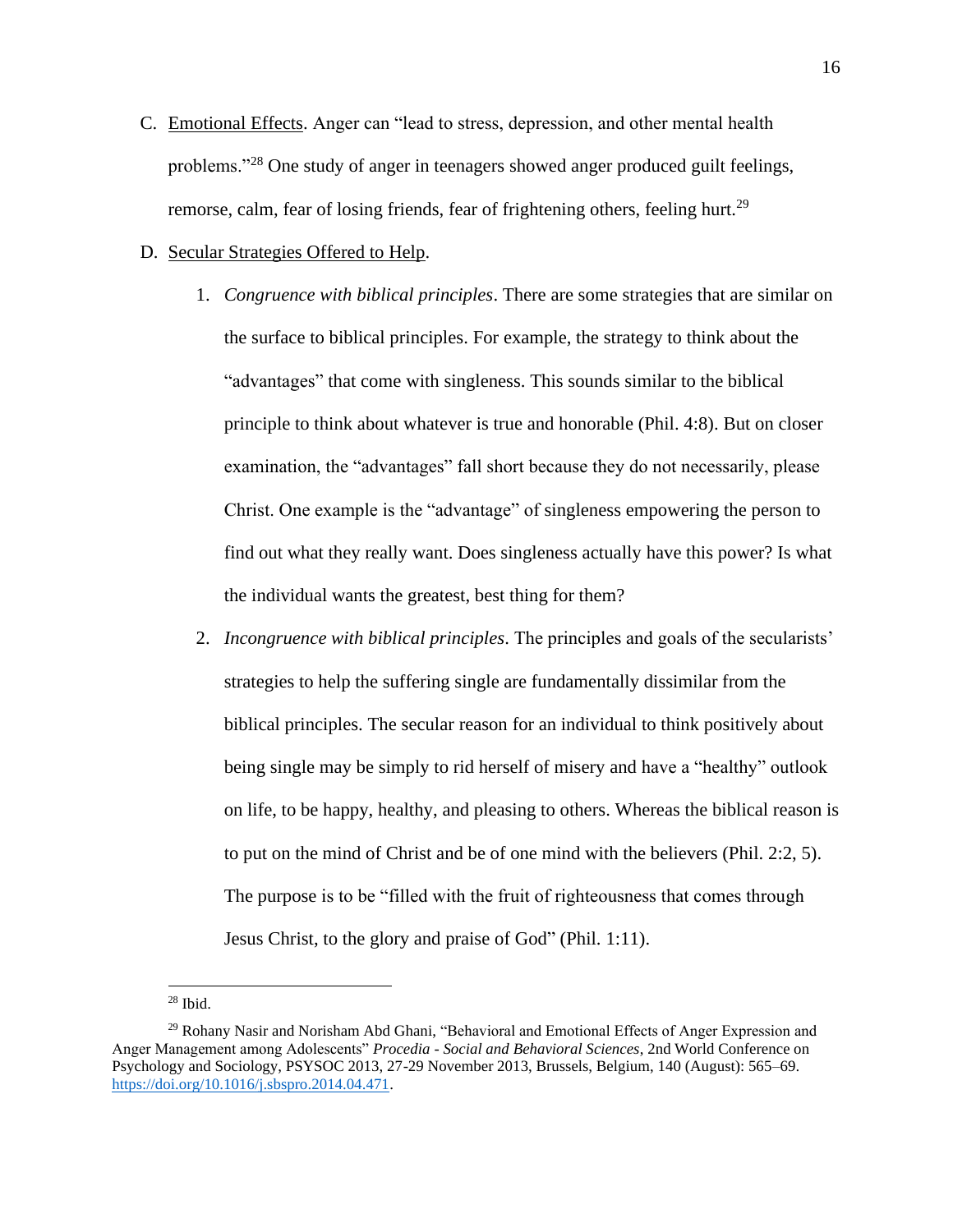3. *Significance of these findings*. The bible's counsel addresses the woman's personhood, purpose, and eternal state in relation to her relationship with the Lord Jesus Christ. The biblical counsel is a sure foundation the woman can grasp for all of her life, whether single or married, as well as her eternal state after bodily death. Her confidence is not built on opinions of herself and the world she wishes for, but on the truth of Christ's work on her behalf and His work in her and through her.

#### IV. Exegesis of selected core passages

A. Be Angry and Do Not Sin: Psalm 4:4 and Eph. 4:26. The verses are similar. The word "tremble" in Psalm 4:4 (NASB 1995) is noted to mean tremble "with anger or fear." Both verses say to be angry, but not to sin. In context, Psalms 4 is a Psalm of David whose enemies are trying to discredit his honor by looking for lies to say about him (Psalm 4:2). They are trying to bring his name and life down. David's response is to recall how the Lord previously gave him relief in his distress (1). So, he calls to the Lord again in prayer for grace (1). He knows the Lord "has set apart the godly for himself" (3). Therefore, he knows not to sin while he is being provoked to anger or fear. Rather he continues to do good as commanded by the Lord, "Offer right sacrifices, and put you're your trust in the Lord" (5). He thus worships the Lord, trusts in the Lord and can sleep easy (8). In context, Ephesians 4:26 is a reminder of this Psalm and an encouragement for the Ephesian believers to do the same thing. When angry and trembling with anger, or being provoked to anger, believers are not to let their anger (even righteous anger against liars) to manifest itself in wrong-doing. Take note that the anger is lodged internally and is to be handled before it leads to sin. Psalm 37:8 tells the truth that fretting (Hebrew charah: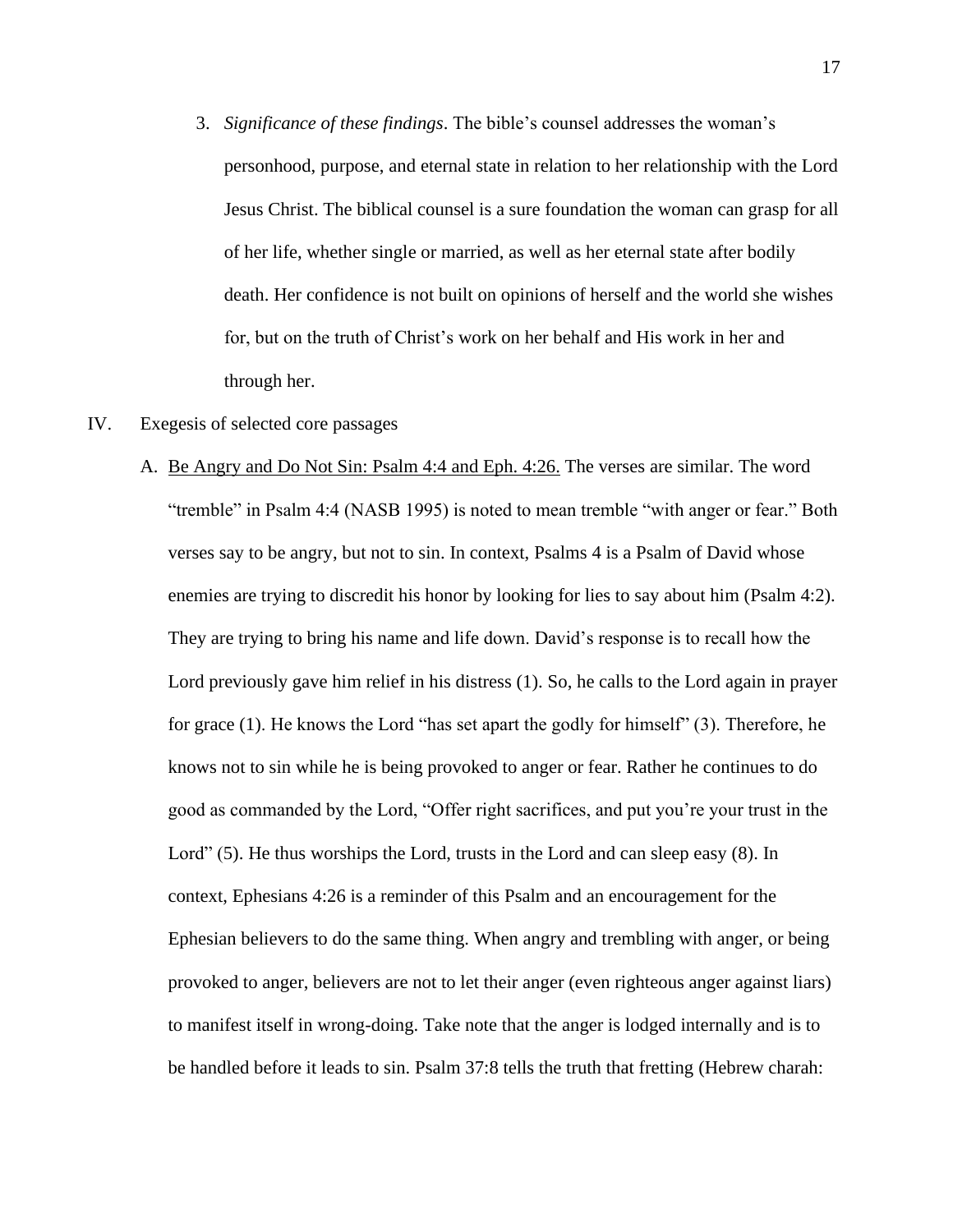to burn, be angry) leads only to evildoing (NASB 1995).<sup>30</sup> Also note how David meditates on this before the next day. Ephesians 4:26 follows the same pattern of turning away from our anger before we rise the next day. Also note, this is not a matter of "stuffing our anger" but actually is a matter of the heart and how we relate to God in our anger. It involves our worship and obedience to God in trials when we are tempted to sin in our anger. These verses do not permit anger in the heart with sinful imaginations of vengeance, bitterness, and ill-will. Rather, they command entrusting God with His righteous anger and ordained means for dealing with His enemies (Rom. 12:14-21; Rom. 13:1-5).

- B. Command to Put Away Anger: Gal. 5:19-20; Eph. 4:31, Col. 3:8. Unrighteous anger is a work of the sinful nature of man. This anger, including all bitterness and wrath, is to be put away from the Christian fellowship (Eph. 4:31). Putting away these works of the flesh is accomplished by cooperating with the Holy Spirit in His process of sanctifying the believers (Gal. 5:16-24).
- C. Command to Be Slow to Anger: Prov. 14:29; 15:1,8; 19:11; Eccles. 7:9. These verses teach that anger is to be guarded against. We are not to allow ourselves to become angry quickly because this demonstrates a heart of foolishness (Eccles. 7:9). Good sense and discretion makes one slow to anger (Prov. 19:11). This demonstrates a heart of wisdom and self-control or meekness. Meekness is the character trait of not being easily provoked. It is every Christian's call to develop this trait (Col. 3:12).
- D. Strategy to Love Enemies: 2 Timothy 2:24-26. God's strategy to deal with enemies is contrary to the sinful nature of wanting revenge (Rom. 12: 17-19). Rather, we are to

<sup>30</sup> Accordance Software 13.0, interlinear note.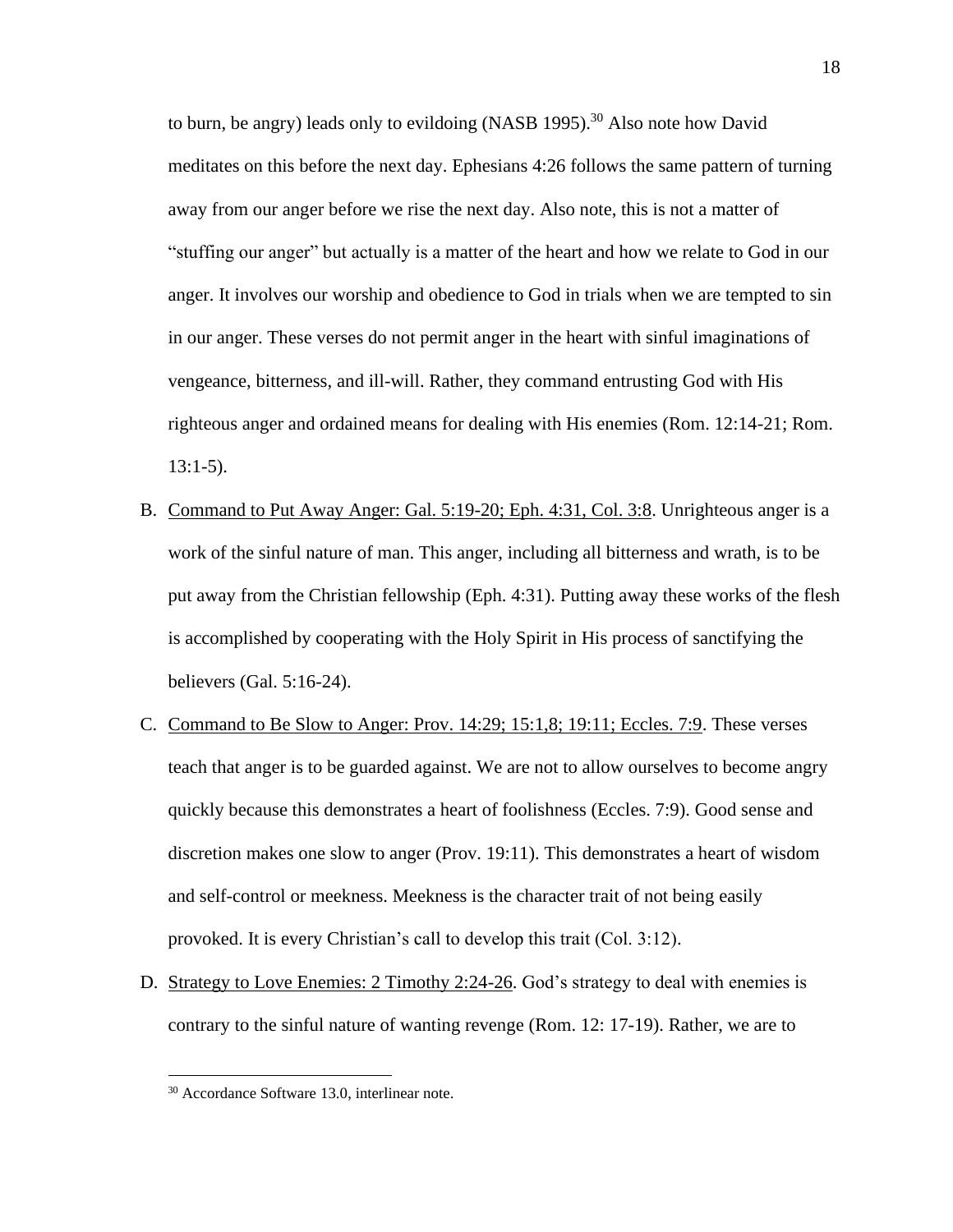overcome evil by doing good (Rom. 12:21). The mature Christian is not to be quarrelsome, but kind, able to teach, patiently enduring evil, gently correcting opponents to the truth, and leaving the results up to God (2 Tim. 2:24-26). These principles may apply to the single woman who is discriminated against for her appearance, age, voice, or other individual characteristics and lead her to believe the lie that she is less than loveable, even by God. The suffering of ill-treatment from others needs to be addressed with compassion, wisdom and care. Temptations to retaliate, self-pity, blame God, and neglect her spiritual growth in the beauty of holiness may become issues to address in counseling.

- V. Biblical and Theological Considerations in Counseling the Angry Single Woman
	- A. View of Sovereignty of God Over Her Marital Status. God works all things according to his own counsel (Eph. 1:11; Rom. 9:17; Gen. 50:20). His will is all wise, all powerful, all just, all good, all merciful, and all glorious, deserving of all praise and thanksgiving. We doubt; we don't have full understanding (Isa. 55:9). We don't realize that God is always at work for good and works ALL things for our good and His purposes and glory (Rom. 8:28). That includes the evil we have been subjected to in this fallen world (Gen. 50:20). Many times, we resist God's providence and grumble or fear or doubt or desire to be in control (Matt. 14:30-32; Exod. 17:3). Many times, God uses difficult situations in a believer's life to humble them, expose what really is in their hearts, that they may come to rely upon their God more closely, and be more watchful of future temptations to sin, that they would be blessed in their sanctification to put off the deeds of the flesh and be holy for God's pleasure and their own good (WCF Chap. 5.5; 2 Chron. 32:25-26, 31; Deut. 8:2-3, 5). God does all this and yet He is never the author of sin (James 1:13-14;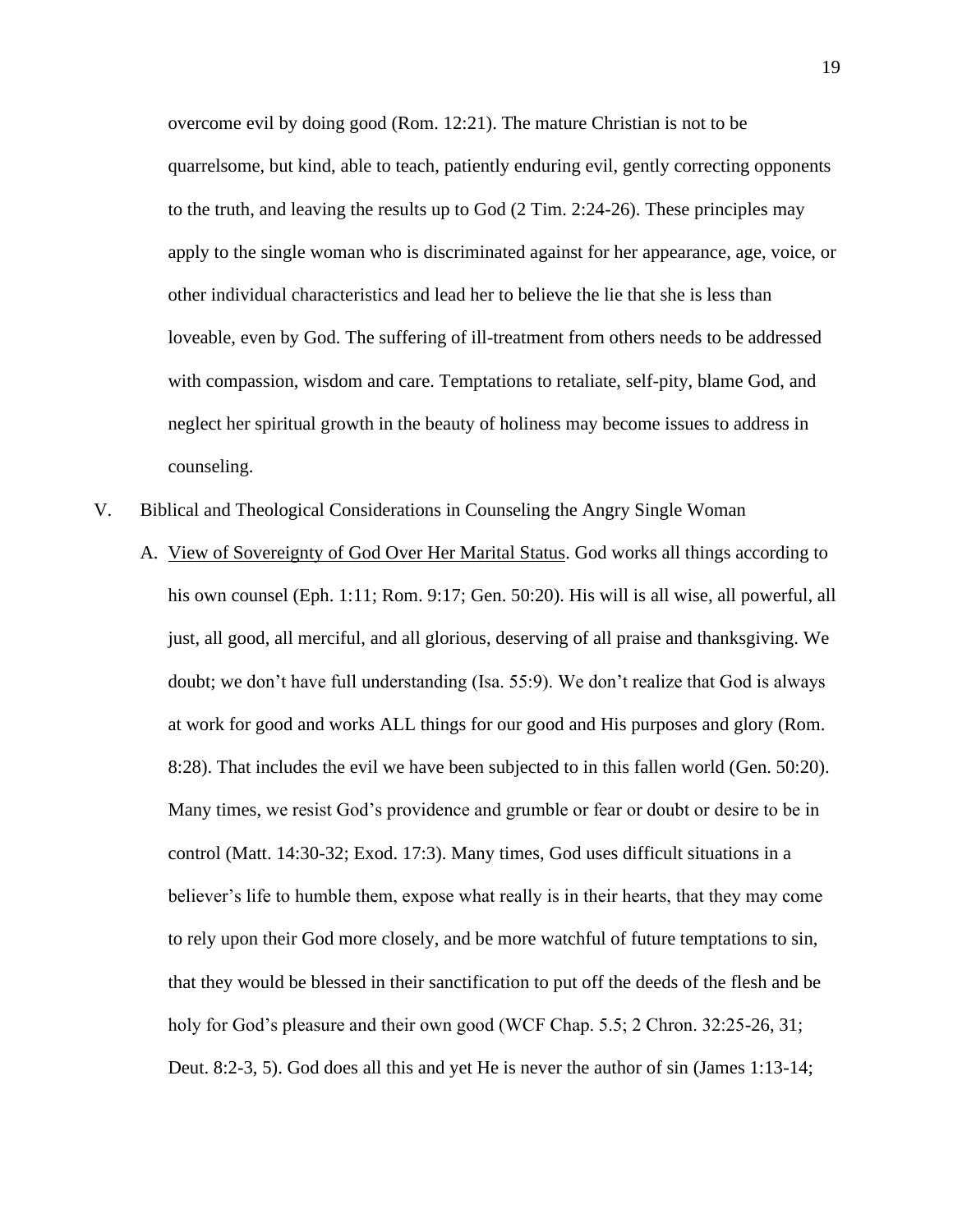17; 1 John 2:16). Sinfulness comes only from the creature, not from God (WCF Chap. 5:4). The single woman who believes differently on these points needs gentle correcting and reminding of who God is and who she is (2 Tim. 2:24-26; 2 Cor. 10:4-6; Acts 20:19- 20; 1 Thess. 5:14). As her counselor, pray that God would lead her to repentance (2 Tim. 2:24-26).

## B. Gospel Understanding of Her Rebellion and Blindness to God's Ways.

- 1. **Depravity.** Many Christians do not recognize the depravity of their own hearts (Jer. 9:23-24; 17:9; Eph. 2:1-3). We are to love God with our whole being, heart, soul and might (Deut. 6:5). Jesus called this the greatest commandment (Matt. 22:37-38). The problem is we love other things, people, or self, more than we love God (Rom. 3:10-12, 20, 23).
- 2. **False Worship.** Breaking the greatest commandment is failure to worship God, but doesn't end there. We are designed to be worshippers of God. If we don't worship God, we are worshipping something else. That is an idol, a false god. Bigney defines an idol as, "anything or anyone that Captures our hearts, minds, and affections more than God."<sup>31</sup> The truth is, sinning is rooted in the heart (Matt. 15:19). Bigney rightly states, "Sin is what you do when you are chasing after something other than God, namely, one of your idols."<sup>32</sup> The single despairing woman may not see her anxiety and depressed moods as coming from a heart that

<sup>&</sup>lt;sup>31</sup> Brad Bigney, *Gospel Treason: Betraying the Gospel with Hidden Idols* (Phillipsburg, NJ: P & R Publishing: 2012), 24.

<sup>32</sup> Brad Bigney, *Gospel Treason: Betraying the Gospel with Hidden Idols* (Phillipsburg, NJ: P & R Publishing: 2012), 26.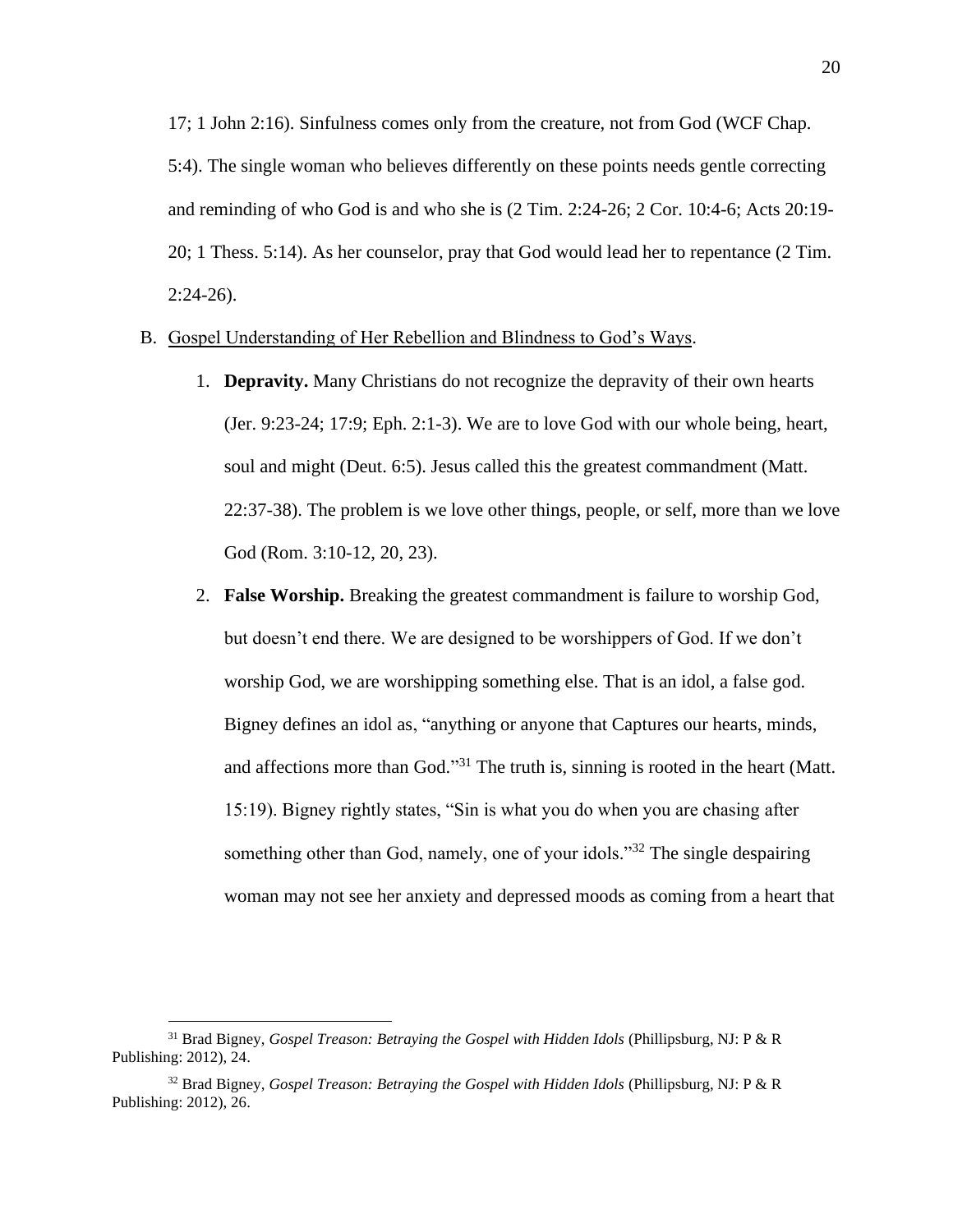is worshipping an idol. She may just see it as sadness she cannot help because it is due to singleness she did not want.

- 3. **The solution.** The solution is not in just telling her all the benefits of being single and change her attitude about being single (as far as secular solutions tend to go). But to help her recognize she is worshipping a desire above God.
- C. View of Call of Discipleship to Relinquish Absolute Control of Her Life. The call to follow Jesus and be reconciled to God through Jesus, is not a call to singleness or marriage. It is her primary call to serve the living God (Heb. 9:14). She is to do this whether she is single or married (secondary, ordinary calls). If she puts her desire to be married (or even a desire to be single) above her love and devotion to God, she is no longer serving Him (Gal. 1:10). Relinquishing control of her life, means relinquishing devotion to her sinful nature. Or as Luke puts it, "… any one of you who does not renounce all that he has cannot be my disciple." It can only be done in Christ and it is the way to freedom from slavery to sin (John 8:36). Her present autonomous rule is resulting in unrighteous anger (unjust judgments, attitudes, imaginings), despair, depression, anxiety, as well as blindness to the truth about God, herself, and her world.
- D. View of God's Goodness Towards Her as Abundant, Not Stingy. Generosity is a basic character trait of God, which she has been deceived to reject. Who are we to attribute to God those qualities that He does not possess (stinginess or ill-will, for example) (Isa. 29:15-16; Job 40:1-2)? This requires repentance, renewed thinking and confrontation with the truth (Isa. 29:15-16; John 3:16; Rom. 8:32; James 1:17; 42:5-6).
- E. View of Evil: Rebelling and Its Rotten Fruit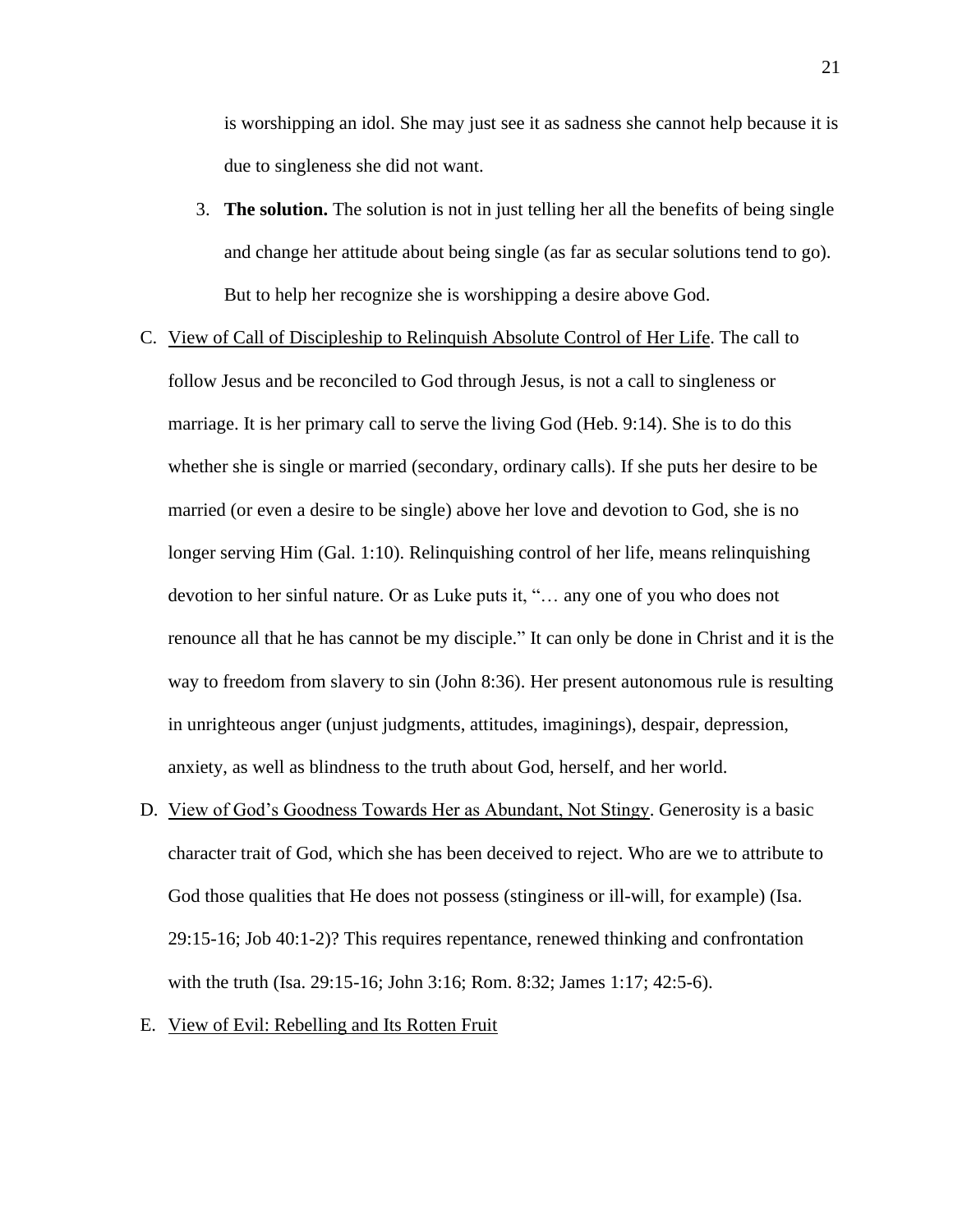- 1. *Envy.* The idol of being married or being single easily brings with it envy of the happily married, or even the happily single (Prov. 23:17).
- 2. *Isolation.* Self-rule and discontent with one's marital status affects relationships. Instead of humbly relating, serving, and loving others, one may be tempted to self-isolate to avoid the difficulties of relationships or the fear of them.<sup>33</sup> Guilt over sin, when not properly dealt with, results in isolation (Gen. 3:8).
- 3. *Arrogance.* "Do nothing from selfish ambition or conceit, but in humility count others more significant than yourselves (Phil. 2:3)." A common way to hide from one's lack of self-control and other enslavements of sin is "by comparing his life with the lives of other sinners and on that basis pretending all is well with his soul."<sup>34</sup> See Luke 18:9-14, the parable of the pharisee and the tax collector.
- 4. *Inferiority*. Believing the lie that God is not good to her, she may judge herself less than able or unworthy of a relationship (Job 10:14-16; Prov. 13:18). She desperately desires the approval of others but can never get enough (pleasing others becomes the inordinate, driving desire). This thinking and behaving does not rest in God's goodness towards her and she is more concerned about how she appears to others more than serving God and others (Gal. 1:10).
- 5. *Lack of Trusting God*. "Only fear the Lord and serve him faithfully with all your heart. For consider what great things he has done for you" (1 Samuel 12:24). A lack of trusting God leads to all kinds of problems: fear, anger, defensiveness, hiding, hopelessness, failure to grow, even physical ailments (Eph. 2:12; Matt.

<sup>33</sup> For a great study on relationships, see Lane, Timothy S. and Paul David Tripp. *Relationships: A Mess Worth Making*. Greensboro, NC: New Growth Press, 2008.

<sup>34</sup> C. John Miller, *Repentance and 21st Century Man* (Fort Washington, PA: CLC Publications, 2003), 83.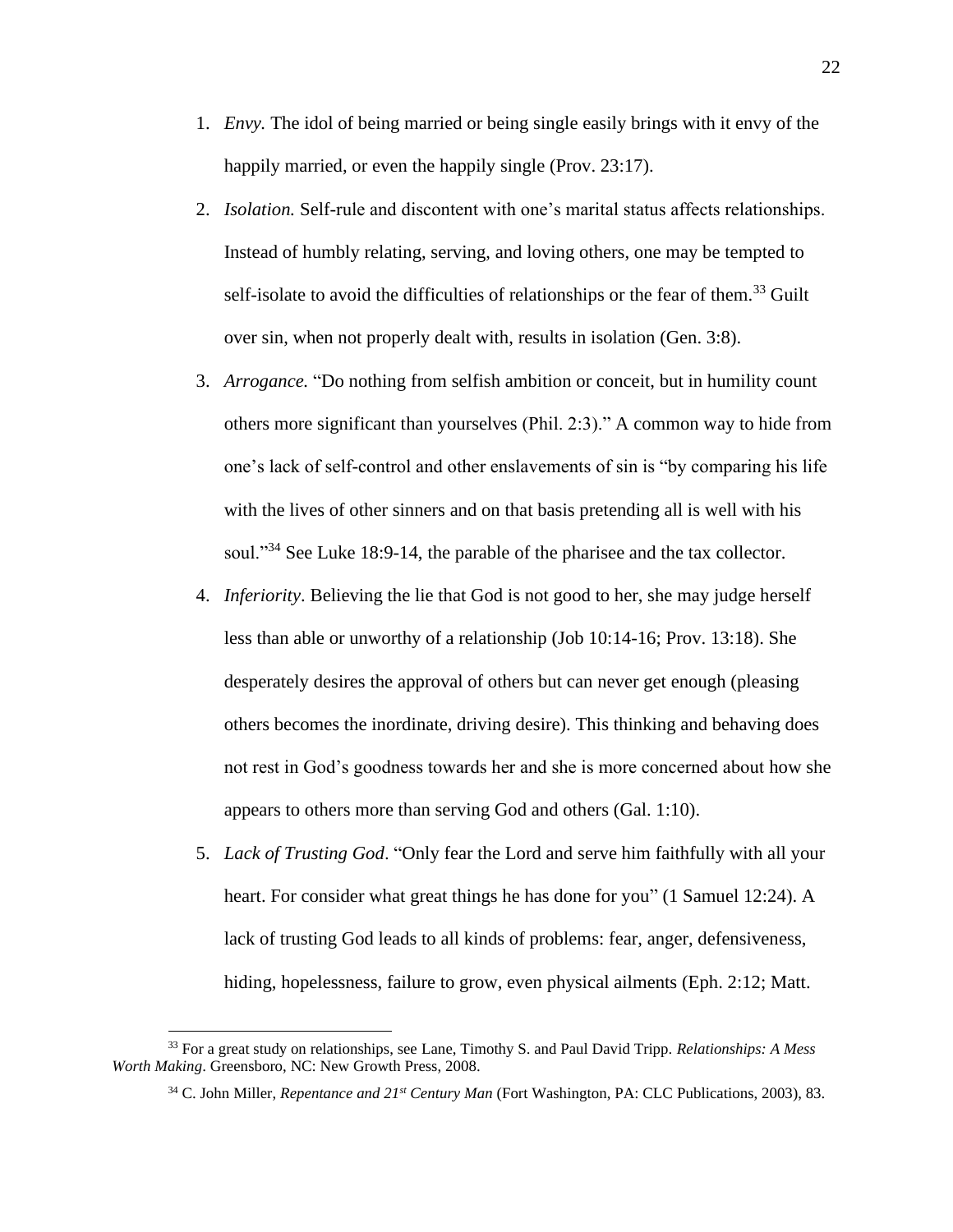25:25; Proverbs 3:5-8). Lack of trusting God is rooted in a mis-judgment of God's trustworthiness and His character. Rather, the believer knows God and meditates on His steadfast love (Psalm 48:9; 100:5; 106:1).

## F. View of Self:

- 1. *Lie #1: The Right to Self-Rule: Autonomy*. This view is propagated by the secular views of how to be single and happy.<sup>35</sup> Basically, with the secular woman at the center of her world, she is encouraged to "call the shots." Secular advise tells her she is free to decide what she wants and live by those wants. The secular view puts the woman at the center of her world. This self-centered approach tells her to love herself and to do so by looking inside herself, trusting her intuitiveness.<sup>36</sup> Where does God fit into this view of self-rule? Biblically speaking the truth is that human-beings are not autonomous. They have a creator God to whom they are accountable, by whom they have their, "allotted periods and the boundaries of their dwelling place" (Acts 17:26). The single woman is to seek this God (Acts 17:27). God can only be known through Jesus Christ (John 14:6). Once known, Jesus Christ is to be her pursuit (2 Peter 3:18). Pleasing Him is to be her joy (2 Cor. 5:9; Psalm 105:3). Without Christ, there is not glory to be found but only the wrath of God (Prov. 25:27; Rom. 2:8; 2 Cor. 5:10).
- 2. *Lie #2: She Knows Better than God: Pride and Insubordination*. This lie promotes an unwillingness to submit to God and an exalted view of self. This lie encourages the woman to continue her own designs for her life (just like the

<sup>36</sup> <https://www.mindbodygreen.com/0-15295/how-do-you-actually-learn-to-love-yourself.html> Accessed 3/28/22.

<sup>35</sup> [https://www.mindbodygreen.com/articles/how-to-be-happy-single.](https://www.mindbodygreen.com/articles/how-to-be-happy-single) Accessed 3/10/22.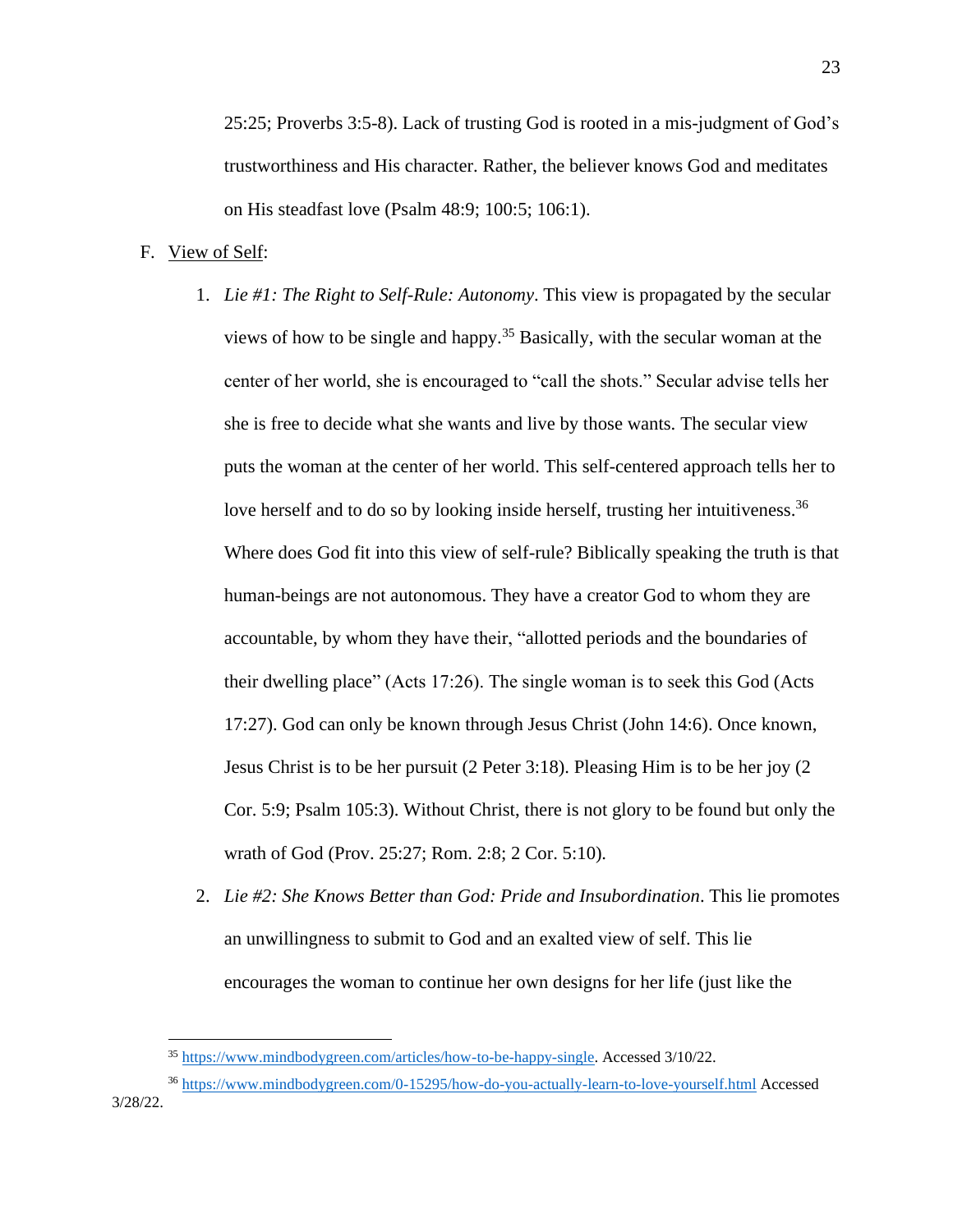secular worldview). Unfortunately, by leaving God out of her decision-making and by living by her sinful flesh instead of obedience to Christ, she is in spiritual rebellion. Left unrepented, this presumptuous rebellion leads to sin, a lack of selfcontrol, a lack of lasting joy, poor decision-making, guilt, sorrow, and pain (Prov. 3:5, 35; James 1:15; Psalm 19:13; Prov. 16:18)

- 3. *Lie #3: Unlovable, abandoned, forgotten: Self-pity*. This view of self denies the truth God's Word tells of her identity in Christ. Being one of the faithful, means being full of faith, trusting Christ and God.<sup>37</sup> The Christian does not need to pity self but rather needs to turn to the Lord, resting and patiently living for Him (Psalm 37:7-9). Grumbling and complaining express the idea that we deserve better from the hand of God and we do not trust God to lead us through our difficulties and trials. Thankfully, Jesus has endured suffering according to God's will (Matt. 26:39). He suffered the ultimate difficulty to be truly abandoned by God on his cross (Matt. 27:46; Heb. 5:8-9). Therefore, we can hold fast to our confession of faith in Him and appeal to the throne of grace for help in time of need (Heb. 4:16; Psalm 22:1-3). He is our sympathetic High Priest able to help us in our weakness (Heb. 4:15-16), even the temptations we face as singles.
- G. View of Biblical Hope: Waiting as Part of Sanctification. "Be still before the Lord and wait patiently for him; fret not yourself over the one who prospers in his way, over the man who carries out evil devices!" (Psalm 37:7). The best is the deposit of the Holy Spirit (Rom. 8:9). The completion is yet to come, the saints, fully sanctified, living with

<sup>37</sup> Easton's Bible Dictionary (Easton) M.G. Easton M.A., D.D., Illustrated Bible Dictionary, Third Edition, published by Thomas Nelson, 1897. Electronic text downloaded from the Bible Foundation e-Text Library: <http://www.bf.org/bfetexts.htm> Accordance edition hypertexted and formatted by OakTree Software, Inc. Version 3.5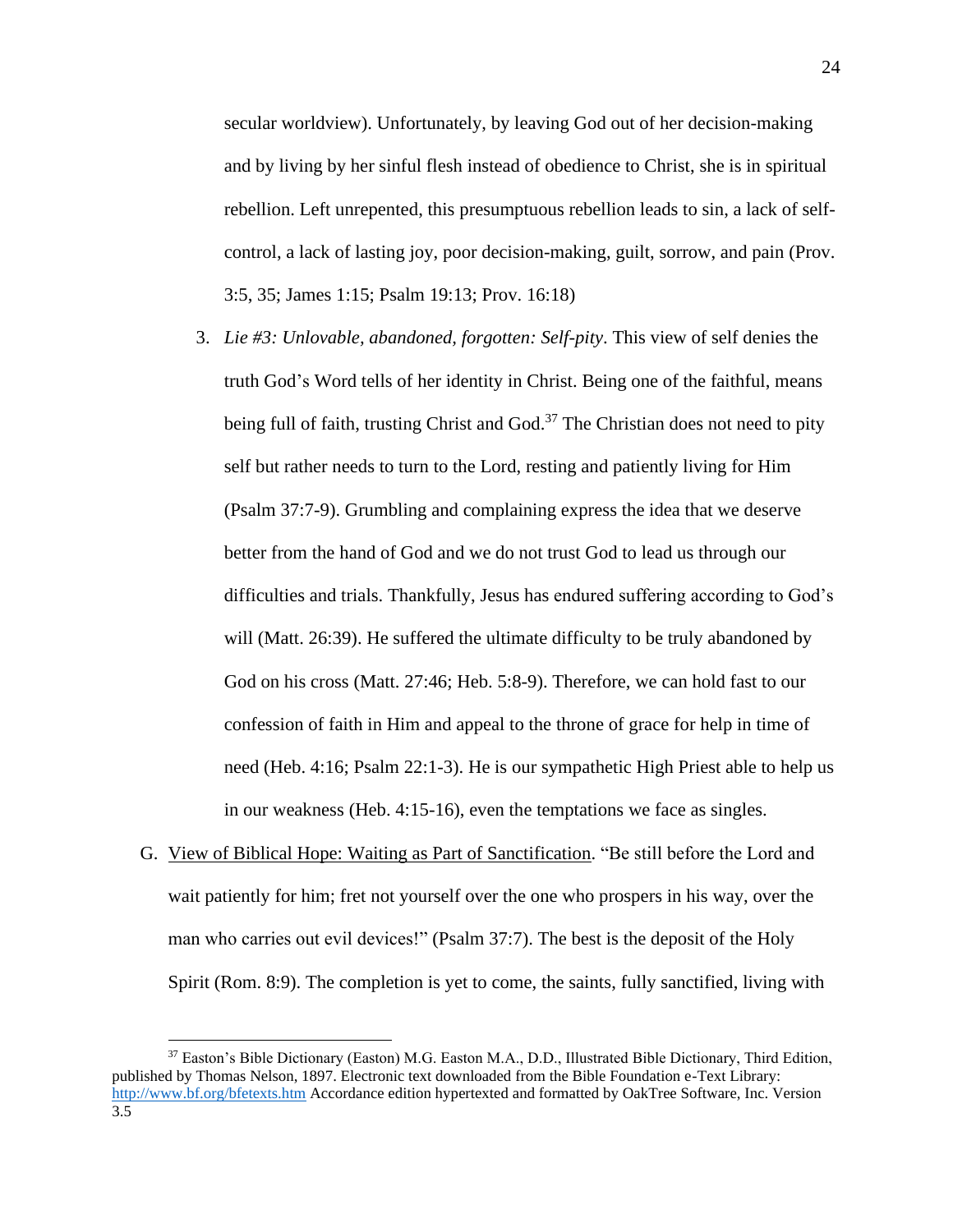the Triune God in glorified bodies in the new heavens and new earth (Rom. 8:18-19, 23; 2 Peter 3:13). "For if Joshua had given them rest, God would not have spoken of another day later on. So then, there remains a Sabbath rest for the people of God" (Heb. 4:8-9). Rejoice therein and look forward to this future promise to God's people (1 Peter 1:13).

- H. View of Rest: True Contentment and Life. Also Phil. 4:11. The church on earth and in heaven (Heb. 12:22-24). Acceptable worship to God is with reverence and awe (see Heb. 12:28). Reverence, Dr. Kruger says, "is a posture of trust and submission." <sup>38</sup> Waiting on the Lord is strong and courageous (Psalm 27:14). This character trait of courageous waiting is to be encouraged and practiced in the life of the believer, for the entire life of the believer.
- VI. The Counseling Plan
	- A. Share and/or Review the Gospel Elements. Ask for the woman's personal testimony if she professes to be a Christian.<sup>39</sup> Review the basic elements of the Gospel by using the Scriptures for each main point. For example: God is Holy and Just: Psalm 1:6; Rom. 1:18. Man is Sinful and Unjust: Rom. 3:20, 23. God is Merciful and Makes One Way to Escape: Rom. 5:15; 3:22; John 14:6. Jesus Christ is the Unique Appointed King: Rom. 1:3-4; Eph. 1:7, 19-21. Faith in Christ is required for salvation: Rom. 5:1, 16-17. Jesus reigns over the believers as the Good Shepherd: Eph. 2:20-22; John 10:14; Psalm 23:1-6. New Life in Christ: Gal. 1:4, 10; 5:19-20; Eph. 4:31, Col. 3:8, Rom. 12:1-2; 15:5. The Helper, Holy Spirit: Psalm 30:10; John 14:26; Eph. 1:13. Christ must be the center of the life: John 15:4-5.

<sup>&</sup>lt;sup>38</sup> Dr. Michael Kruger, Professor at Reformed Theological Seminary Charlotte, notes from women's bible study in Hebrews available at[: https://rts.edu/resources/the-qualifications-of-the-high-priest/](https://rts.edu/resources/the-qualifications-of-the-high-priest/) Accessed 3/28/22.

 $39$  You may even have her write it out in one page or less as her first assignment.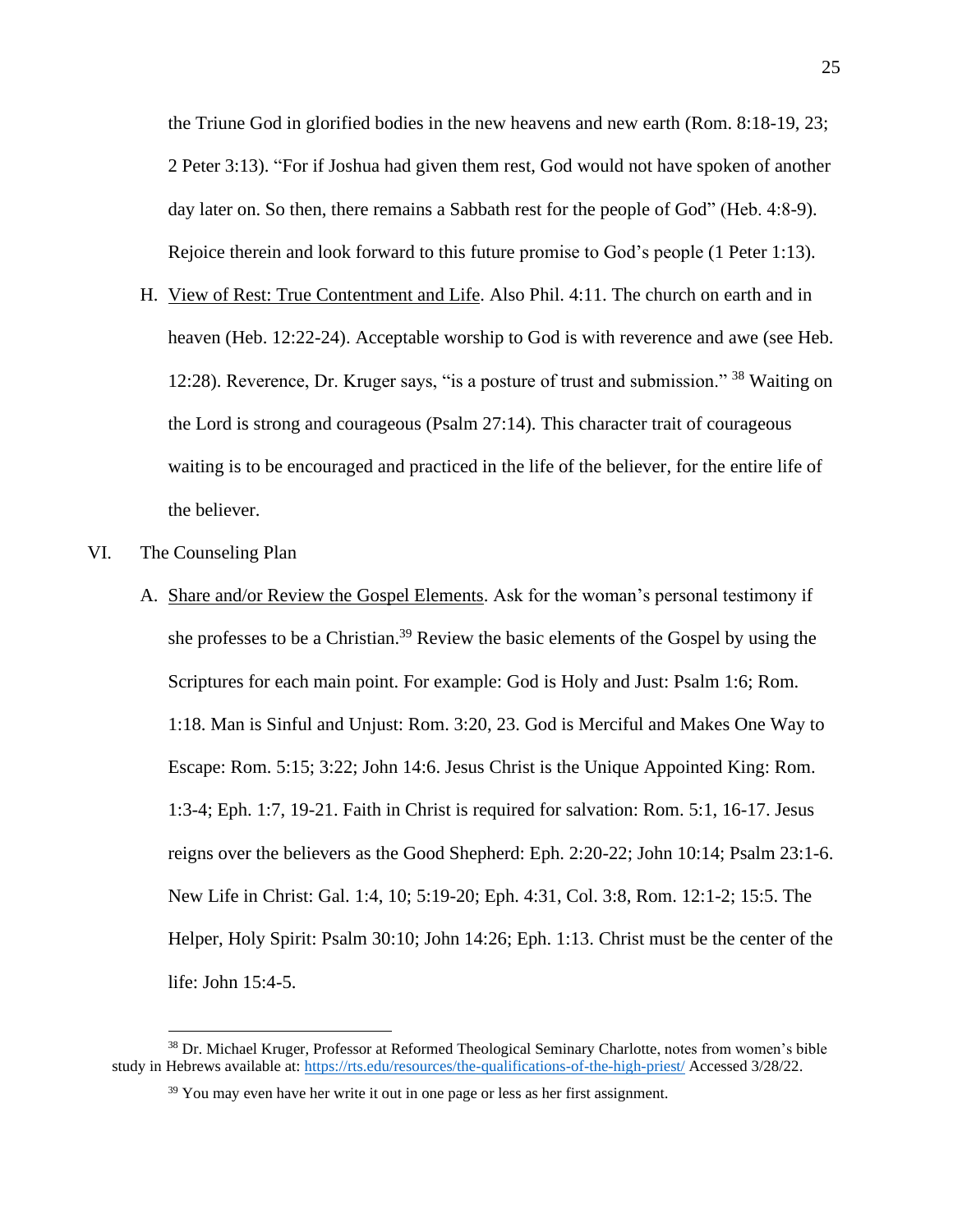- B. Discover the Driving Unmet Desires and Misplaced Hope.
	- 1. **Taking Inventory.** Where is she struggling? What does she want and treasure, but does not have? Is she willing to sin to get it? What does she do when does not get it, or when she loses her treasure? Does she get angry with herself or others or God? What desire is actually ruling her heart? "For where your treasure is, there your heart will be also" (Matt. 6:21). We worship with our hearts. The question is, what or who are we worshipping? God's people are to worship God first and foremost (Matt. 22:37-40).
	- 2. **Idolatrous desires.** As self-centered sinners, even family can be treasured above our love of God. The woman's dream of having a husband and children becomes idolatrous when she covets these above her desire to love and please God (Col. 3:5, Luke 12:15). If she does not treasure God above all and everyone else, she cannot be his disciple (Luke 14:26-27). False worship, aka idolatry, is the desire for or love of anyone or anything above the desire for and love of God. This includes the god of comfort and a life of ease, or seeking the approval of man, or the demand for marriage and family, or the demand for a perfect life (1 Cor. 10:7; Gal. 1:10). These false idols become the functional god in the person's life. Since they cannot deliver, the worshipper is never satisfied but discontented, ever straining to have the desire met, weary, losing hope, even despairing, or simply exchanging idols or denying reality (2 Peter 2:18-19; Isaiah 44:20).
	- 3. **Repentance is necessary.** If the woman is a believer, she will be under the discipline of the Lord for her idolatry (Heb. 12:10-11). If so, repentance is required. It is essential to listen to God and turn our hearts to Him (Heb. 2:1; 3:7-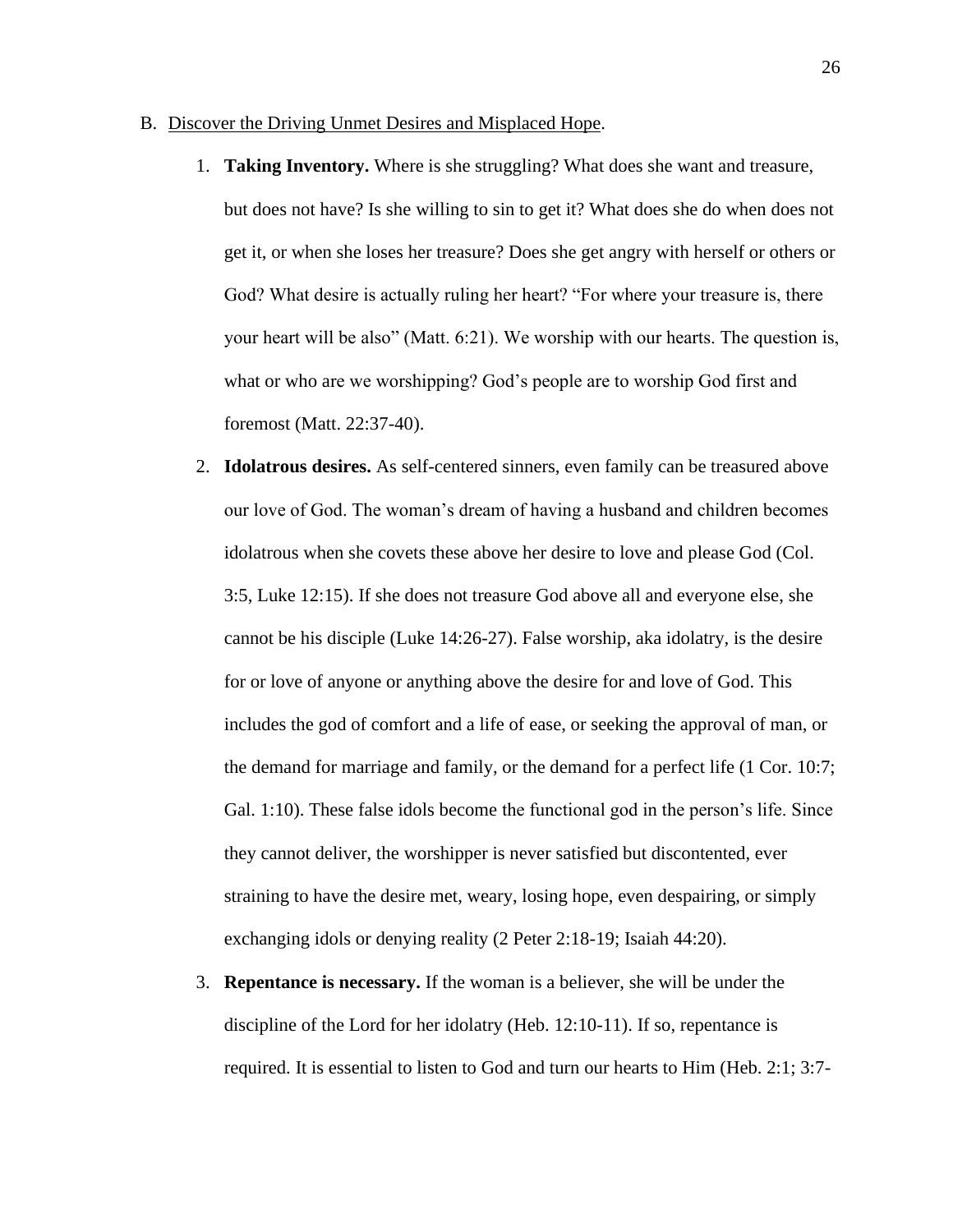8). The unbelieving heart leads astray and leads to sin (Heb. 3:18-19). The Christian is to flee from idols (1 Cor. 10:14).

- C. Identify Hope in God as Savior and Desire of the Soul. A heart gone astray after false, powerless, deceptive idols is in danger. This counselee needs warnings (Heb. 3:12; Jer. 17:13; 1 Cor. 10:7, 9-12, 14). She needs to be called to turn, once again to the Savior and Lover of her soul, Jesus Christ (John 15:9-10). He needs to be the center of her affections and her prime pursuit (Matt 6:33; Psalm 119:1-3). He alone delivers us from slavery to lusts, sin, false worship, unrealistic expectations, corruptions, death and hell (Heb. 9:26b, 10:14). He is honest about life in this fallen world and prepares us for it with his truth. Persecutions will come to the believer, but so does the abundant life in Christ and in fellowship with His people (Mark 10:29-31).
- D. Identify God as Comforter and Our Strength (1 Cor. 10:13). The believer's confidence is in the Lord, not in self (Isaiah 42:6-9; Jer. 16:9; 1 Tim. 1:12; Phil. 3:3; 1 John 2:28; 4:17). The believer is being transformed by the renewal of their inner person by the work of the Holy Spirit and not without Him (John 15:5; Phil. 1:6, 9-11; Rom. 8:13-17; 12:1-2). Share the Psalms with the counselee as a model of how the believer clings to the Savior (Psalm 73:23-28). It is all of grace that she can prevail in the faith (2 Cor. 12:7-10).
- E. Exhibit Compassion, Relate to the Suffering. Identify real needs. The single woman suffers loss of expectations in life. She may have been discriminated against for outward appearances. She may be experiencing ridicule or oppression or abuse by others. The fallen world in which we live may reduce the number of mature Christian men that she can relate with. Yet none of these things can defeat the woman whose identity and trust are firmly fixed on Christ. Comfort the struggling Christian woman by acknowledging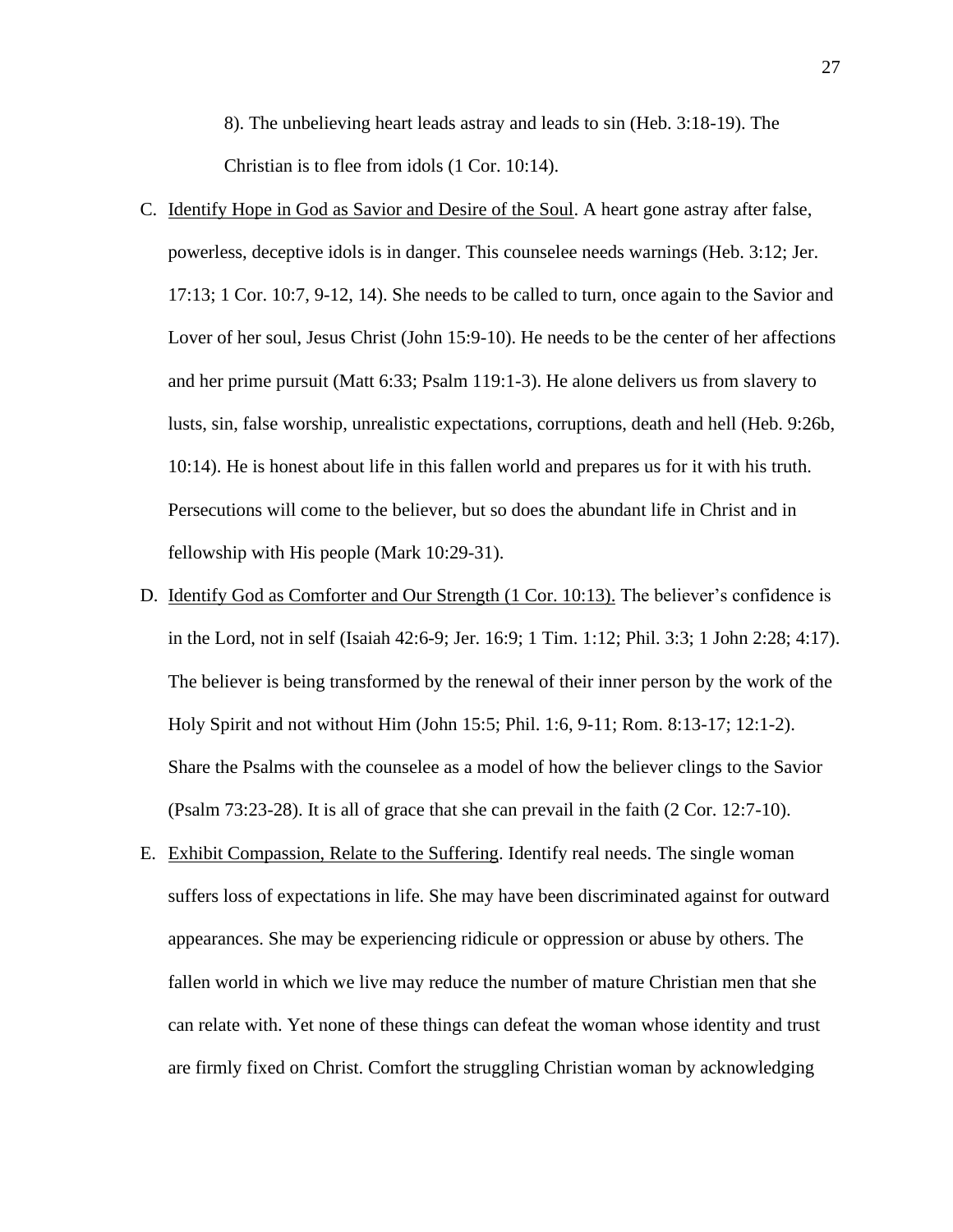the difficulties but not the hopelessness she is experiencing. Study 2 Corinthians 4:3-18 together to encourage the fainthearted woman. Pray for your counselee. Help her find her place to serve in the church. Help her develop the social skills she may be lacking. Encourage her in the faith.

#### F. Point to the Solution found in Christ and His Church.

- 1. *God's Word: Her faith must be in God and the Word of God, not in wishful, selfmade, self-centered thinking*. Her concept of who God is must be determined by His revelation of Himself in His Word and in His Son Jesus Christ. Her dishonoring thoughts of God need to be confessed as sin and brought to Christ for forgiveness and cleansing (1 John 1:9). Christ must be central and enthroned on her heart as her God (Heb. 8:10b; 10:16). Wanting to be married is not sinful in itself, but as it becomes central to her life, it is a false idol and must be removed. She needs to repent of this idol worship and take up the purposes for which Christ has saved her (Mark 8:34).
- 2. *One another fellowship, one-another ministry, and one-another commands.* Singleness is never alone in the body of Christ. Ephesians 2:19-22 outlines the believers' purpose as members of the household of God. "…in whom [Christ] the whole structure, being joined together, grows into a holy temple in the Lord. In him you also are being built together into a dwelling place for God by the Spirit" (Eph. 2:21-22). Application includes her building up others in the faith with her words and attitudes in love (Eph. 4:15). She is built up together with other believers in the church by her serving others and allowing others to minister to her.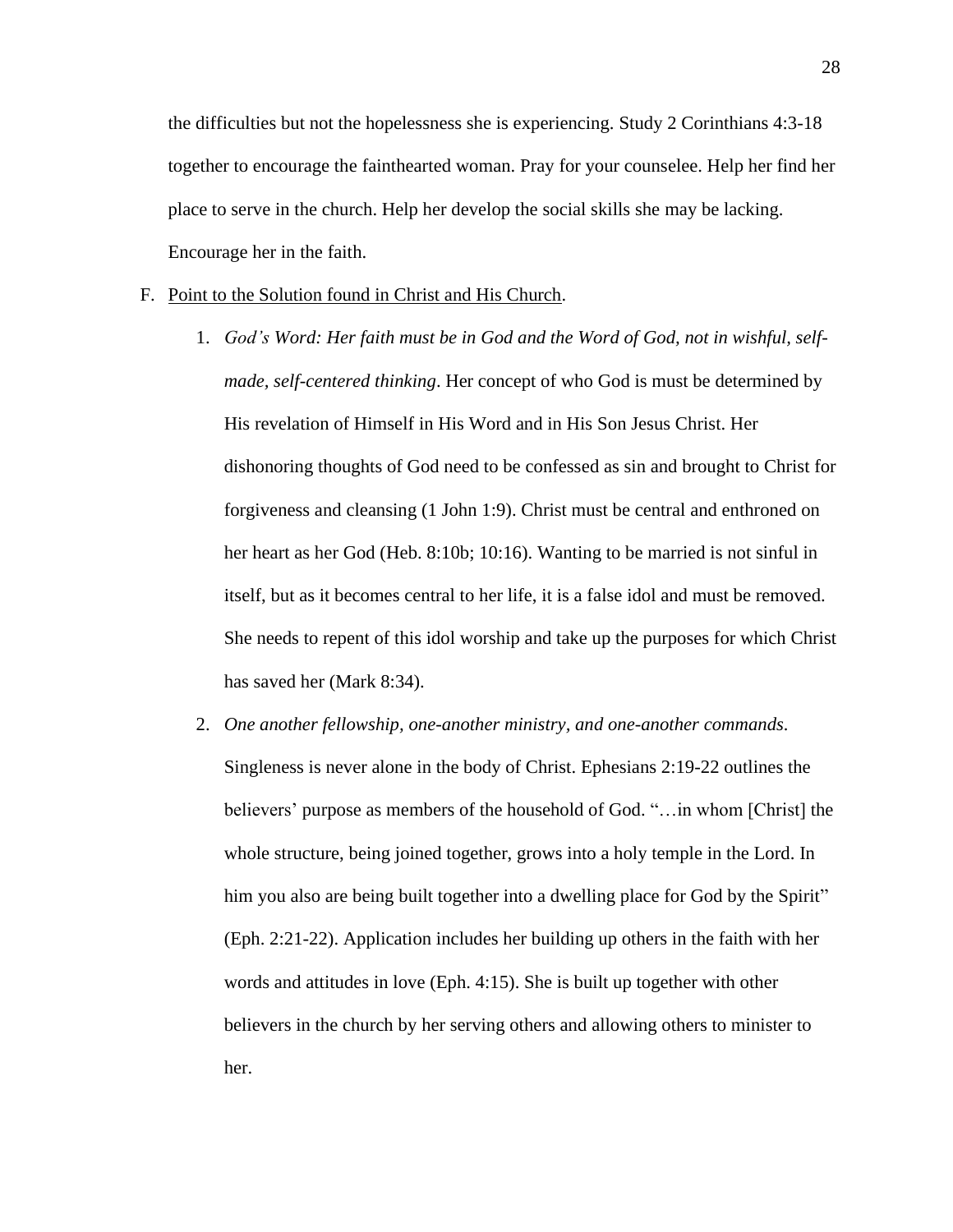- G. Homework to practice new way of thinking, behaving. Study the attributes of God. Praise Him in all her circumstances including her singleness. Steward her singleness for becoming more Christ-like. List what Christ-likeness is based on various Scriptures (ex. Matt. 11:29-30). List the works of the flesh (Gal. 5:19-21). Which ones does she struggle with? List the fruit of the Spirit (Gal. 5:22-23). Which ones does she need to cultivate with the Help of the Spirit? Do a study on Psalm 73 for how to overcome envy. Do a study on the godly character traits she needs to cultivate. For example, if she lives to get the approval of man (fear of man), she needs to put this off and cultivate the fear of God instead. Therefore, homework can be to read and meditate on Isaiah 8:13; 1 Peter 1:17; 2:17; Deut. 31:11-13; Psalm 34:11-14; Jer. 32:38-40. Have her select one or two verses to put to memory. Ask her to pray for God's help to develop a heart of reverence and awe for Him and all His perfections. Ask her to prayerfully think of ways to apply and obey His Word in her week. Write out her prayer and application. Write out what she commits to do and what happened when she obeyed God's command. Encourage her to continue hiding God's Word in her heart and mind, doing as it says and becoming more fruitful in life (2 Peter 1:8).
- VII. Conclusion: Note the difference between what a secular counselor has to offer and what a biblical counselor offers a disciple of Jesus Christ.
	- A. The secular counsel may appear good. On the surface, secular counsel given to singles sounds good, even sometimes biblical, such as thinking about how singleness is good (an application of Phil. 4:8). But at the foundational level, secular counsel is not built on Christ, therefore the solutions carry their own problems and faulty thinking. For example, thinking positively about singlehood is good but does not assure anything nor overcome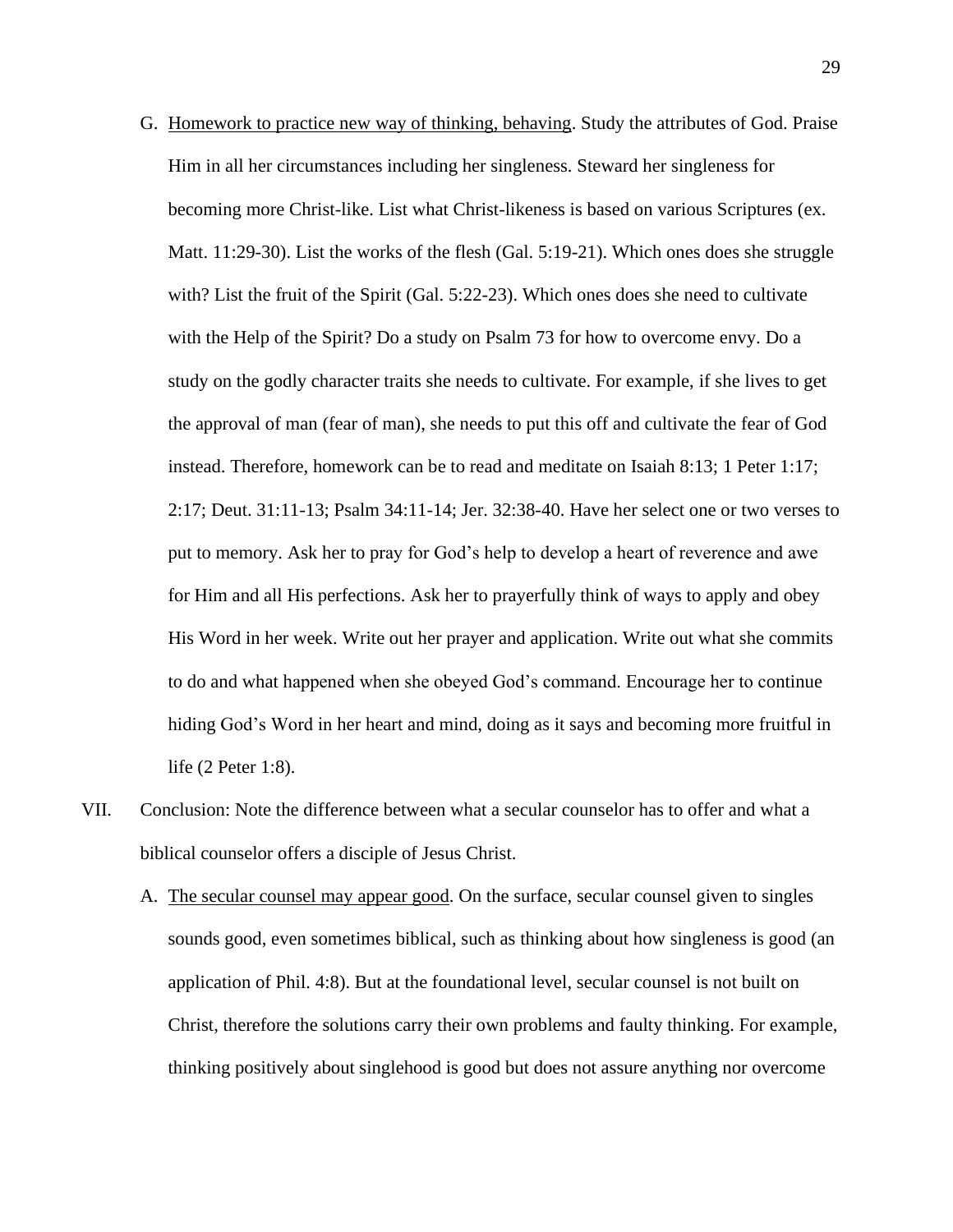sin. Similarly, the counsel to keep busy and do things to your liking, to get involved with people and serve others, to get involved with projects bigger than yourself, etc, are not necessarily bad, but they assure nothing and can all be done outside of pleasing Christ (Matt. 7:22-24). A life lived obediently trusting Christ counts now and forever (Matt. 19:29). Without Christ we can do nothing truly good (Rom. 7:18; John 15:5). All other works will be exposed and are not acceptable to God but are viewed as worthless (Matt. 7:22-24; 2 Peter 3:10).

B. Worldly counsel puts the counselee at the center of their own life. This pernicious lie of self-rule potentially leaves the single even more lonely, self-centered, and angry since no one is able to control all of their life's events (James 4:13-14). Secular counsel is fundamentally unable to restore the despairing single to her fruitful position in Christ. Man-centered psychology counsels the despairing single to view their state as their choice if they want to have fewer mental health problems.<sup>40</sup> This claim falsely assumes that the perception of choice leads to mental health. It also assumes a definition of mental health or leaves that up to the individual. The solution to single issues corresponds to the definition of the problem. For example, psychoanalysts in the Freudian school of thought believe the problem is outside of the individual. It is attributed to social influences and upbringing. The natural, uninfluenced person is assumed to be healthy, intuitive, free from inhibition, etc. The solution, according to this view, therefore resides in the inner person, not outside of themselves.

<sup>40</sup> K. Adamczyk, "Voluntary and Involuntary Singlehood and Young Adults' Mental Health: An Investigation of Mediating Role of Romantic Loneliness," *Current Psychology* 36, no. 4 (2017): 888-904. doi:10.1007/s12144-016-9478-3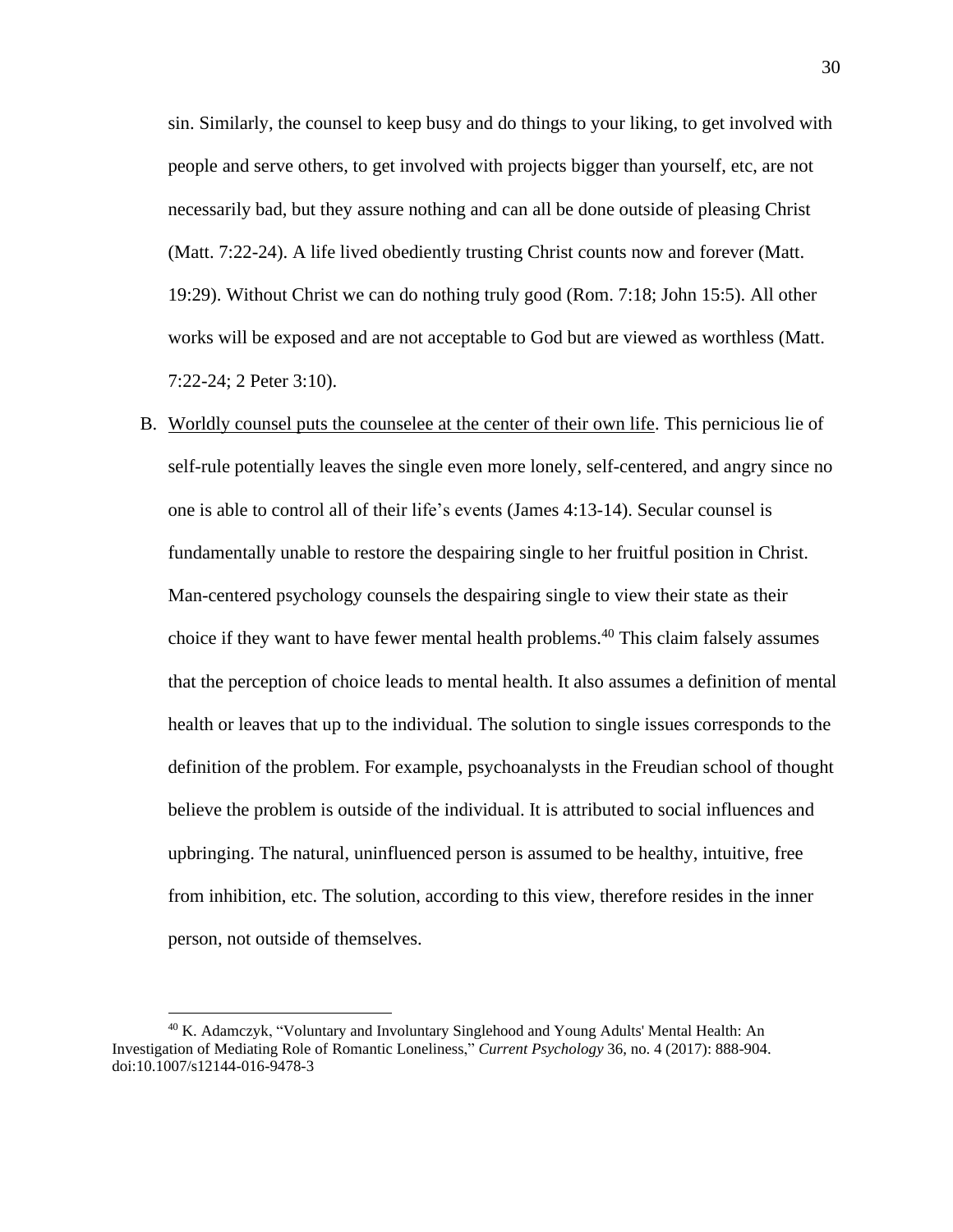- C. Biblical counsel aims to restore the believer's ways and thinking to Christ's ways and purposes. Only with faith in Christ is true rest found, both now and ultimately in eternity (Matt. 11:28, Heb. 4:1-3, 9). The biblical view sees the person as born corrupted, clearly stated in God's word and evidenced by the fact that, apart from Jesus Christ Himself, no one is perfect or sinless. And sin is not left up to the individual to define. It is objective truth belonging to Holy God that defines sin as any lack of conformity to His Word. The solution to the corrupt and corrupting nature of sin therefore lies outside of the individual. The only person that could solve the problem of sin in the human heart, is the Triune God. That theology needs to be understood by hearing the Word of God and its message of salvation. The gospel is the power of God for salvation for everyone who believes (Rom. 1:8).
- D. Biblical counsel is the only counsel that leads to redeemed humanity. Man was originally designed by God to be lived in righteousness before Him (Psalm 16:11; 36:9). The angry single woman has a spiritual problem. Her anger, envy, pride, coveting, and foolishness all come out of her heart (Mark 7:20-23). They are not imposed on her by outside influences, but her own desires tempt her to sin (James 1:14). The problem of the deceitful heart is solved by the Person and work of Jesus Christ, the Holy Spirit, and God the Father. This is the theme of the Bible, the hope of the nations, and the salvation of sinners saved by grace (Gen. 3:15; Rom. 4:18; Eph. 2:8-9; Rev. 22:2). Repentance (initial and subsequent) is key<sup>41</sup>. The counselor needs to understand that repentance is a gift of

<sup>41</sup> To help yourself as counselor and your counselee understand repentance, see C. John Miller, *Repentance and 21st Century Man* (Fort Washington, PA: CLC Publications, 1980, 2003). This is a small booklet of 8 short chapters and 111 pages.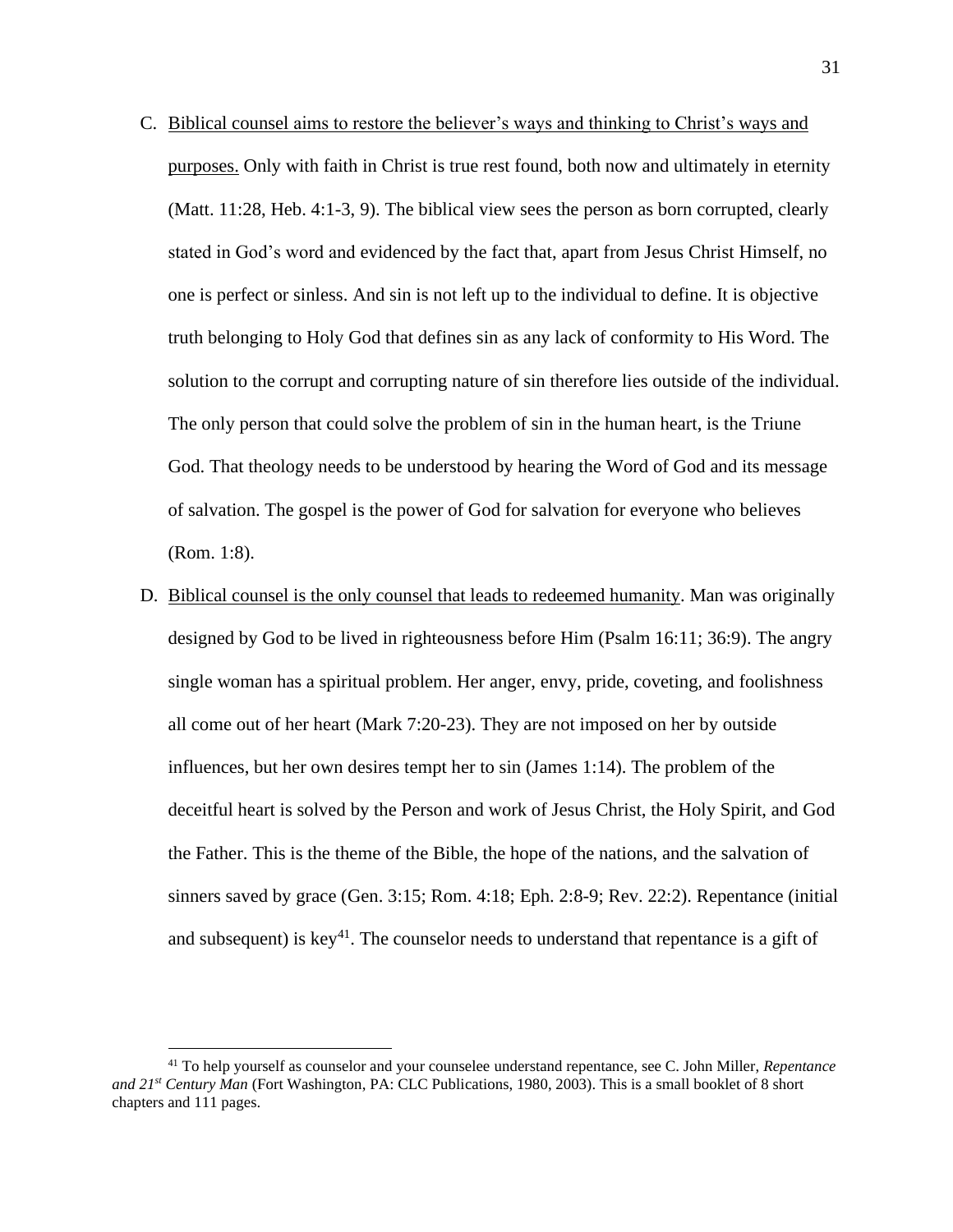the Holy Spirit and comes through the Word of God applied by the Holy Spirit (John 16:8-9). Leading the counselee to the scriptures with the truth is the way to help.

- E. Singles and the church.
	- 1. **Proper view of singles.** Singles struggling with their singleness need care and counsel to be thriving in their faith, or to be introduced to the true faith as delivered by the Apostles. In the United States, approximately 30% of women never marry (and 38% of men). With all that the Bible says about fulfilling our call to follow Christ, and saying nothing against being single and sexually pure, we should not view the single woman (or man) as a second-class Christian. Rather, the church should work to build them up in the faith as much as anyone. Perhaps we erroneously think that singles don't face temptation as much as others. Perhaps we hold other wrong attitudes and beliefs about singles. Paul warned and taught everyone, in all earnest, so that all would reach maturity (Col. 1:28). Let's not forget the singles. Rather let us get to know them and help them in their struggles so they can fulfill their calling to follow Christ, bearing fruit for Him and His bride, the church.
	- 2. **Ways the church can serve singles.** Offer to mentor a single person. This is not to be done with a motive of "fixing the single" and helping them find a marriage partner. This mentoring is to help the person grow as a Christian. Doing a particular bible study would be appropriate. Befriend, include, appreciate, serve, and give ministry opportunities to singles as much as to married persons. Invite singles into your family gathering to get to know them and discover particular ways to serve them. Accept the gifts and talents of the single person.

32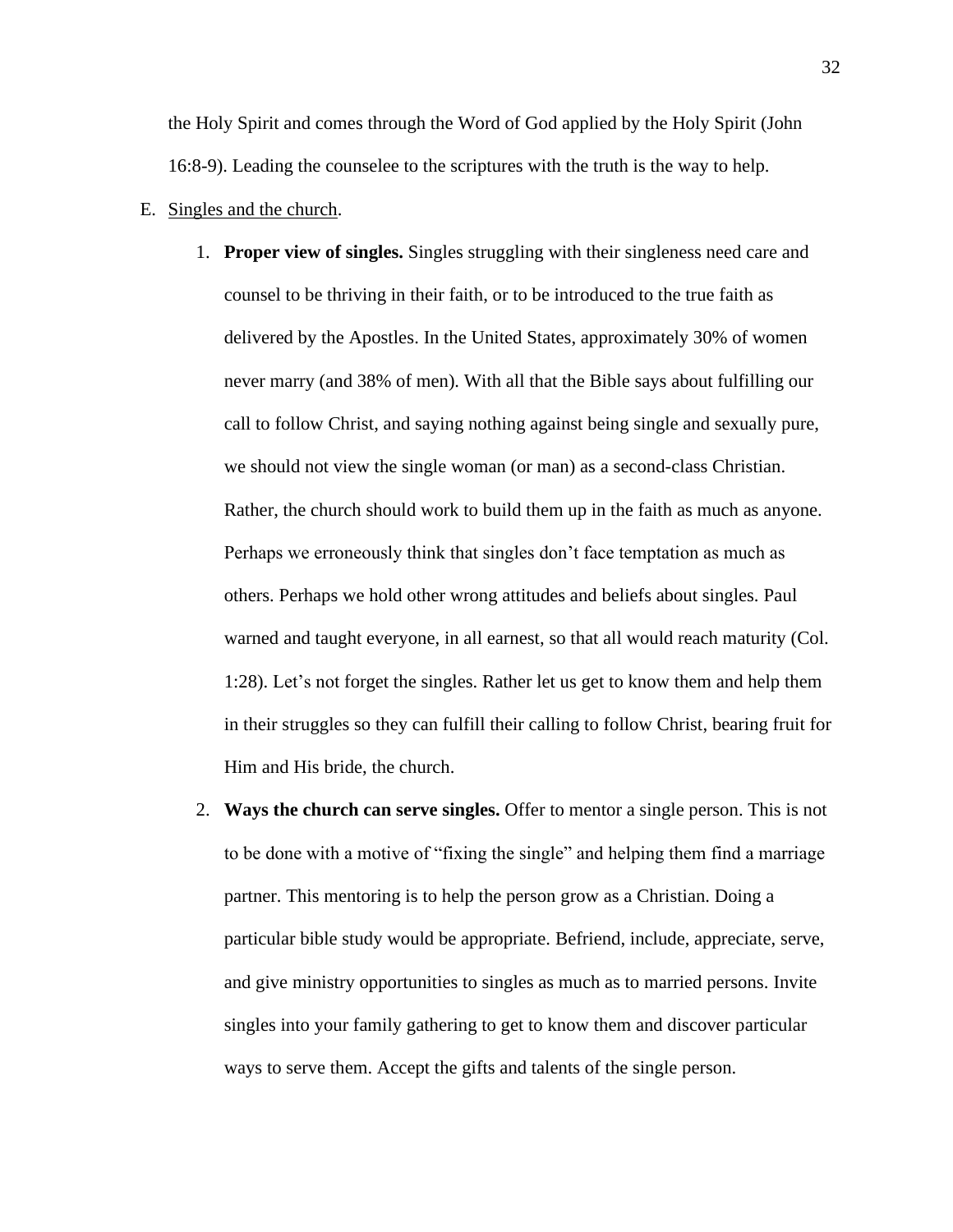# **Bibliography**

- Aaron, Sironi and Lauren Whitman. "Helping Spouses Move Toward Each Other in Conflict." *Journal of Biblical Counseling* 34:2 (2020): 11–30.
- Adamczyk, Katarzyna. "Voluntary and Involuntary Singlehood and Young Adults' Mental Health: An Investigation of Mediating Role of Romantic Loneliness." *Current Psychology* 36, no. 4 (2017): 888-904. doi:10.1007/s12144-016-9478-3
- Adams, Jay E. *A Theology of Christian Counseling: More Than Redemption.* Grand Rapids, MI: Zondervan, 1979.
- Adams, Jay E. *How to Help People Change: The Four-Step Biblical Process.* Grand Rapids, MI: Zondervan, 1986.
- Adams, Jay E. *The Christian Counselor's New Testament: A New Translation in Everyday English with Notations, Marginal References, and Supplemental Helps.* Grand Rapids, MI: Baker Book House, 1980.
- Apostolou, Menelaos and Jiaqing O and Gianluca Esposito. "Singles' Reasons for Being Single: Empirical Evidence From an Evolutionary Perspective." NIH National Library of Medicine. *Frontiers in Psychology* 2020; 11: 746. <https://www.ncbi.nlm.nih.gov/pmc/articles/PMC7218110/>
- Bigney, Brad. *Gospel Treason: Betraying the Gospel with Hidden Idols.* Phillipsburg, NJ: P & R Publishing, 2012.
- Brandt, Henry. "How to Deal with Anger." *Journal of Biblical Counseling* JBC 16:1 (Fall 1997): 28-31.
- Clark, Jayne V. "Confronted by Anger." *Journal of Biblical Counseling* JBC 24:01 (Winter 2006): 6-13.
- Ganz, Dr. Richard L. *The Secret of Self Control: What God Wants You to Know about Taking Charge of Your Life.* Wheaton, IL: Crossway Books, 1998.
- Google. "Anger Management." Help Guide. [https://www.helpguide.org/articles/relationships](https://www.helpguide.org/articles/relationships-communication/anger-management.htm#:~:text=Relationships.,is%20especially%20damaging%20to%20children)[communication/anger](https://www.helpguide.org/articles/relationships-communication/anger-management.htm#:~:text=Relationships.,is%20especially%20damaging%20to%20children)[management.htm#:~:text=Relationships.,is%20especially%20damaging%20to%20childr](https://www.helpguide.org/articles/relationships-communication/anger-management.htm#:~:text=Relationships.,is%20especially%20damaging%20to%20children) [en.](https://www.helpguide.org/articles/relationships-communication/anger-management.htm#:~:text=Relationships.,is%20especially%20damaging%20to%20children) Accessed 3/21/22.
- Google. "Anger management: Your Questions Answered." Mayo Clinic. [https://www.mayoclinic.org/healthy-lifestyle/adult-health/in-depth/anger](https://www.mayoclinic.org/healthy-lifestyle/adult-health/in-depth/anger-management/art-20048149)[management/art-20048149](https://www.mayoclinic.org/healthy-lifestyle/adult-health/in-depth/anger-management/art-20048149)
- Google. "Control Anger Before It Controls You." American Psychological Association. <https://www.apa.org/topics/anger/control>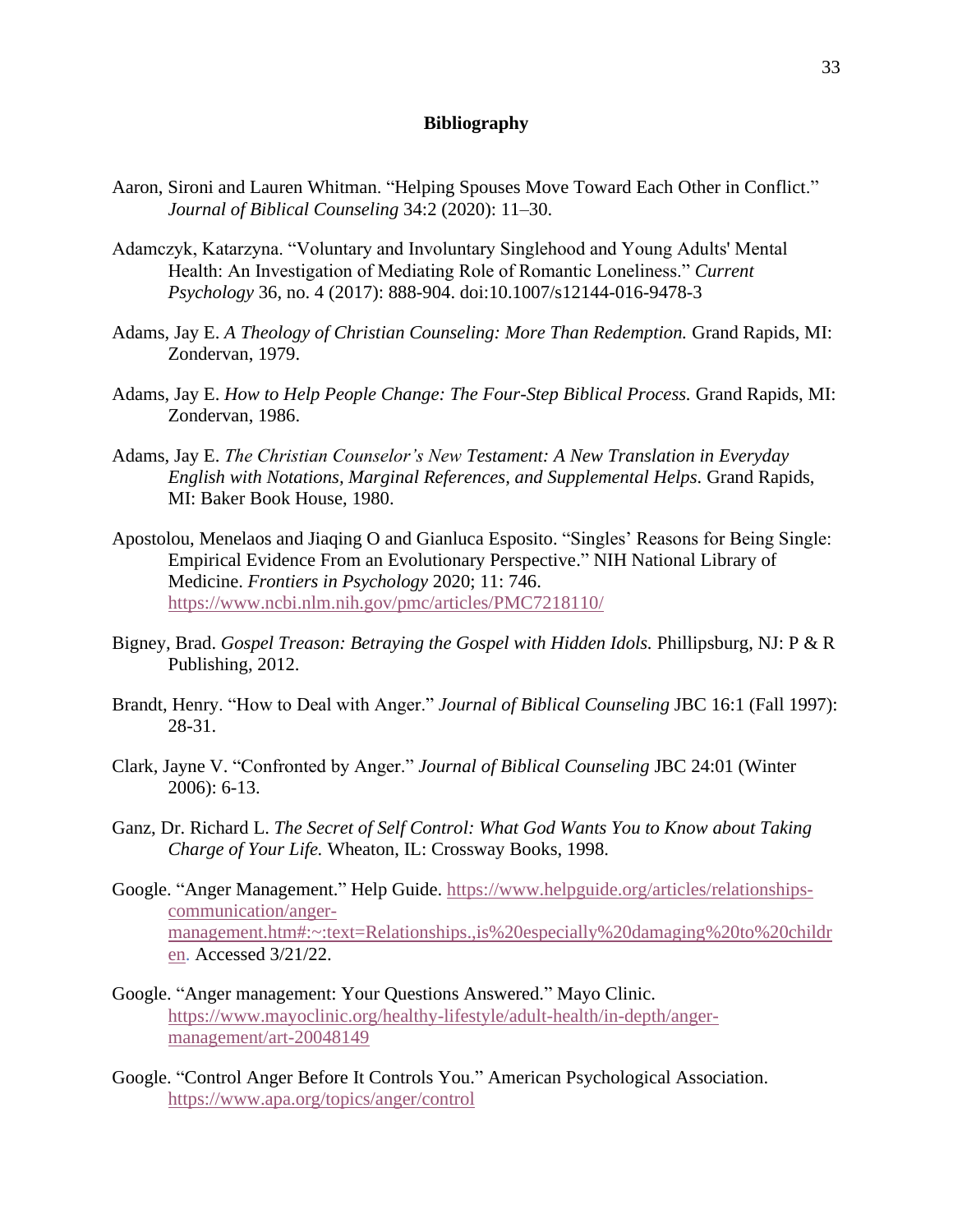- Google. "Intermittent Explosive Disorder." Cleveland Clinic. <https://my.clevelandclinic.org/health/diseases/17786-intermittent-explosive-disorder>
- Google. "Unmarried and Single Americans Week: September 19-25, 2021." United States Census Bureau. [https://www.census.gov/newsroom/stories/unmarried-single-americans](https://www.census.gov/newsroom/stories/unmarried-single-americans-week.html)[week.html](https://www.census.gov/newsroom/stories/unmarried-single-americans-week.html)
- Guinness, Os. *The Call: Finding and Fulfilling the Central Purpose of Your Life.* Nashville, TN: Thomas Nelson, 2003.
- Hambrik, Brad. *Making Sense of Forgiveness: Moving from Hurt Toward Hope.* Greensboro, NC: New Growth Press, 2021.
- Jones, Robert D. *Uprooting Anger: Biblical Help for a Common Problem.* Phillipsburg, NJ: P & R Publishing, 2005.
- Klinenberg, Eric. *Going Solo: The Extraordinary Rise and Surprising Appeal of Living Alone*. New York: Penguin Books, 2012.
- Lane, Timothy S. and Paul David Tripp. *Relationships: A Mess Worth Making*. Greensboro, NC: New Growth Press, 2008.
- Mack, Wayne A. *Anger & Stress Management God's Way.* Phillipsburg, PA: P&R Publishing, 2017.
- Magazine, Smithsonian, and Joseph Stromberg. "Eric Klinenberg on Going Solo." Smithsonian Magazine. Accessed March 24, 2022. [https://www.smithsonianmag.com/science](https://www.smithsonianmag.com/science-nature/eric-klinenberg-on-going-solo-19299815/)[nature/eric-klinenberg-on-going-solo-19299815/.](https://www.smithsonianmag.com/science-nature/eric-klinenberg-on-going-solo-19299815/)
- McKinley, Chad. "Freedom of Self-Control Association of Certified Biblical Counselors." March 16, 2022. *Https://Biblicalcounseling.Com/* (blog). Accessed March 19, 2022. [https://biblicalcounseling.com/resource-library/articles/freedom-of-self-control/.](https://biblicalcounseling.com/resource-library/articles/freedom-of-self-control/)
- Miller, C. John. *Repentance and 21st Century Man.* Fort Washington, PA: CLC Publications, 1980.
- Miller, Darrow. "When Singleness is Your Station in the Grand Design." (June 4, 2021) https://disciplenations.org/when-singleness-is-your-station-in-the-grand-design/ Accessed 3/14/22.
- Nasir, Rohany, and Norisham Abd Ghani. 2014. "Behavioral and Emotional Effects of Anger Expression and Anger Management among Adolescents." *Procedia - Social and Behavioral Sciences*, 2nd World Conference on Psychology and Sociology, PSYSOC 2013, 27-29 November 2013, Brussels, Belgium, 140 (August): 565–69. [https://doi.org/10.1016/j.sbspro.2014.04.471.](https://doi.org/10.1016/j.sbspro.2014.04.471)
- Peace, Martha. *The Excellent Wife: A Biblical Perspective,* Revised ed. Bemidji, MN: Focus Publishing, Inc., 1999.